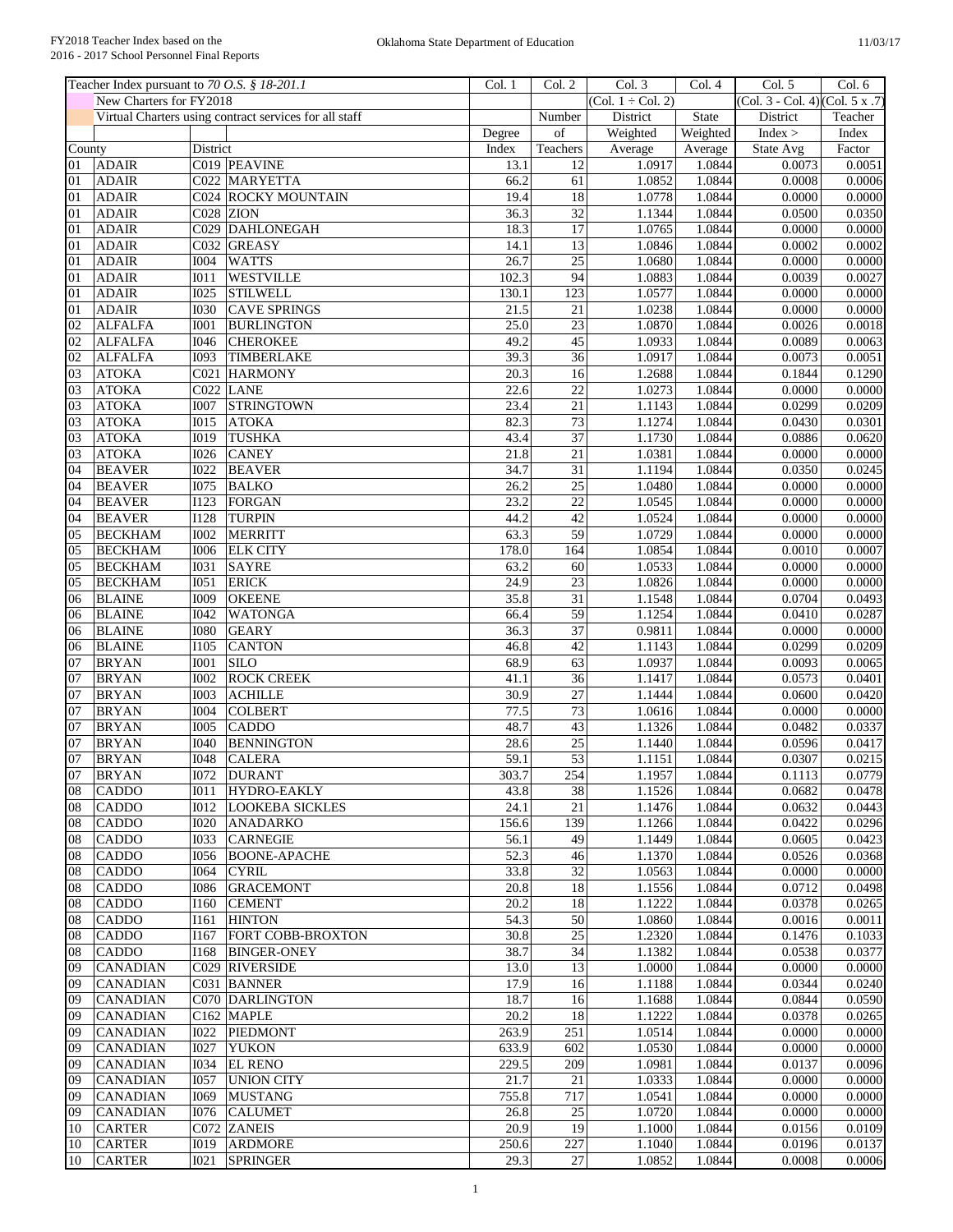|                 | Teacher Index pursuant to 70 O.S. § 18-201.1 |                  |                                                        | Col. 1            | Col. 2          | Col. 3                 | Col.4        | Col. 5                          | Col. 6  |
|-----------------|----------------------------------------------|------------------|--------------------------------------------------------|-------------------|-----------------|------------------------|--------------|---------------------------------|---------|
|                 | New Charters for FY2018                      |                  |                                                        |                   |                 | $(Col. 1 \div Col. 2)$ |              | (Col. 3 - Col. 4) (Col. 5 x .7) |         |
|                 |                                              |                  | Virtual Charters using contract services for all staff |                   | Number          | District               | <b>State</b> | District                        | Teacher |
|                 |                                              |                  |                                                        | Degree            | of              | Weighted               | Weighted     | Index >                         | Index   |
| County          |                                              | District         |                                                        | Index             | Teachers        | Average                | Average      | State Avg                       | Factor  |
| 10              | <b>CARTER</b>                                | <b>I027</b>      | PLAINVIEW                                              | 138.0             | 120             | 1.1500                 | 1.0844       | 0.0656                          | 0.0459  |
| 10              | <b>CARTER</b>                                | 1032             | <b>LONE GROVE</b>                                      | 119.7             | 108             | 1.1083                 | 1.0844       | 0.0239                          | 0.0168  |
| 10              | <b>CARTER</b>                                | <b>I043</b>      | <b>WILSON</b>                                          | 33.2              | 30              | 1.1067                 | 1.0844       | 0.0223                          | 0.0156  |
| 10              | <b>CARTER</b>                                | <b>I055</b>      | <b>HEALDTON</b>                                        | 43.5              | 38              | 1.1447                 | 1.0844       | 0.0603                          | 0.0422  |
| 10              | <b>CARTER</b>                                | <b>I074</b>      | <b>FOX</b>                                             | 23.4              | 21              | 1.1143                 | 1.0844       | 0.0299                          | 0.0209  |
| 10              | <b>CARTER</b>                                | <b>I077</b>      | <b>DICKSON</b>                                         | 92.5              | 83              | 1.1145                 | 1.0844       | 0.0301                          | 0.0210  |
| 11              | <b>CHEROKEE</b>                              |                  | C010 LOWREY                                            | 13.4              | $\overline{12}$ | 1.1167                 | 1.0844       | 0.0323                          | 0.0226  |
| 11              | <b>CHEROKEE</b>                              |                  | C014 NORWOOD                                           | 19.9              | $\overline{18}$ | 1.1056                 | 1.0844       | 0.0212                          | 0.0148  |
| 11              | <b>CHEROKEE</b>                              |                  | C021 WOODALL                                           | 43.1              | $\overline{36}$ | 1.1972                 | 1.0844       | 0.1128                          | 0.0790  |
| 11              | <b>CHEROKEE</b>                              |                  | C026 SHADY GROVE                                       | 20.1              | $\overline{16}$ | 1.2563                 | 1.0844       | 0.1719                          | 0.1203  |
| 11              | <b>CHEROKEE</b>                              |                  | C031 PEGGS                                             | 18.1              | 16              | 1.1313                 | 1.0844       | 0.0469                          | 0.0328  |
| 11              | <b>CHEROKEE</b>                              |                  | C034 GRAND VIEW                                        | 58.4              | 51              | 1.1451                 | 1.0844       | 0.0607                          | 0.0425  |
| 11              | <b>CHEROKEE</b>                              |                  | C044 BRIGGS                                            | 45.4              | $\overline{37}$ | 1.2270                 | 1.0844       | 0.1426                          | 0.0998  |
| 11              | <b>CHEROKEE</b>                              |                  | C066 TENKILLER                                         | 31.8              | 27              | 1.1778                 | 1.0844       | 0.0934                          | 0.0654  |
| 11              | <b>CHEROKEE</b>                              | <b>I006</b>      | <b>KEYS</b>                                            | 68.7              | 62              | 1.1081                 | 1.0844       | 0.0237                          | 0.0166  |
|                 |                                              | <b>I016</b>      | <b>HULBERT</b>                                         |                   | $\overline{45}$ | 1.1000                 | 1.0844       | 0.0156                          |         |
| 11              | <b>CHEROKEE</b>                              |                  |                                                        | 49.5              |                 |                        |              |                                 | 0.0109  |
| 11              | <b>CHEROKEE</b>                              | <b>I035</b>      | <b>TAHLEQUAH</b>                                       | 295.5             | 273             | 1.0824                 | 1.0844       | 0.0000                          | 0.0000  |
| 11              | <b>CHEROKEE</b>                              |                  | T001 CHEROKEE IMMERSION CHARTER SCH                    | 15.7              | 14              | 1.1214                 | 1.0844       | 0.0370                          | 0.0259  |
| 12              | <b>CHOCTAW</b>                               | C <sub>021</sub> | <b>SWINK</b>                                           | 18.8              | 16              | 1.1750                 | 1.0844       | 0.0906                          | 0.0634  |
| 12              | <b>CHOCTAW</b>                               | <b>I001</b>      | <b>BOSWELL</b>                                         | 35.1              | 31              | 1.1323                 | 1.0844       | 0.0479                          | 0.0335  |
| $\overline{12}$ | <b>CHOCTAW</b>                               | <b>I002</b>      | <b>FORT TOWSON</b>                                     | 41.4              | $\overline{37}$ | 1.1189                 | 1.0844       | 0.0345                          | 0.0242  |
| 12              | <b>CHOCTAW</b>                               | <b>I004</b>      | <b>SOPER</b>                                           | 34.1              | 30              | 1.1367                 | 1.0844       | 0.0523                          | 0.0366  |
| $\overline{12}$ | <b>CHOCTAW</b>                               | <b>I039</b>      | <b>HUGO</b>                                            | 94.4              | 91              | 1.0374                 | 1.0844       | 0.0000                          | 0.0000  |
| 13              | <b>CIMARRON</b>                              | <b>I002</b>      | <b>BOISE CITY</b>                                      | 29.8              | 27              | 1.1037                 | 1.0844       | 0.0193                          | 0.0135  |
| 13              | <b>CIMARRON</b>                              | <b>I010</b>      | <b>FELT</b>                                            | 13.5              | $\overline{13}$ | 1.0385                 | 1.0844       | 0.0000                          | 0.0000  |
| 13              | <b>CIMARRON</b>                              | <b>I011</b>      | <b>KEYES</b>                                           | 14.4              | $\overline{14}$ | 1.0286                 | 1.0844       | 0.0000                          | 0.0000  |
| $\overline{14}$ | <b>CLEVELAND</b>                             |                  | C016 ROBIN HILL                                        | $\overline{21.3}$ | $\overline{21}$ | 1.0143                 | 1.0844       | 0.0000                          | 0.0000  |
| 14              | <b>CLEVELAND</b>                             | <b>I002</b>      | <b>MOORE</b>                                           | 1,687.3           | 1,548           | 1.0900                 | 1.0844       | 0.0056                          | 0.0039  |
| 14              | <b>CLEVELAND</b>                             | <b>I029</b>      | <b>NORMAN</b>                                          | 1,262.5           | 1,191           | 1.0600                 | 1.0844       | 0.0000                          | 0.0000  |
| 14              | <b>CLEVELAND</b>                             | <b>I040</b>      | <b>NOBLE</b>                                           | 222.3             | 195             | 1.1400                 | 1.0844       | 0.0556                          | 0.0389  |
| 14              | <b>CLEVELAND</b>                             | <b>I057</b>      | <b>LEXINGTON</b>                                       | 92.1              | 86              | 1.0709                 | 1.0844       | 0.0000                          | 0.0000  |
| 14              | <b>CLEVELAND</b>                             | <b>I070</b>      | <b>LITTLE AXE</b>                                      | 90.1              | 85              | 1.0600                 | 1.0844       | 0.0000                          | 0.0000  |
| 15              | <b>COAL</b>                                  |                  | C004 COTTONWOOD                                        | 26.2              | 23              | 1.1391                 | 1.0844       | 0.0547                          | 0.0383  |
| $\overline{15}$ | COAL                                         | <b>I001</b>      | <b>COALGATE</b>                                        | 76.8              | 65              | 1.1815                 | 1.0844       | 0.0971                          | 0.0680  |
| 15              | <b>COAL</b>                                  | <b>I002</b>      | <b>TUPELO</b>                                          | 28.6              | 24              | 1.1917                 | 1.0844       | 0.1073                          | 0.0751  |
| 16              | <b>COMANCHE</b>                              |                  | C048 FLOWER MOUND                                      | 21.1              | $\overline{19}$ | 1.1105                 | 1.0844       | 0.0261                          | 0.0183  |
| 16              | <b>COMANCHE</b>                              |                  | C049 BISHOP                                            | 35.9              | 33              | 1.0879                 | 1.0844       | 0.0035                          | 0.0024  |
| 16              | <b>COMANCHE</b>                              | <b>IOO1</b>      | CACHE                                                  | 157.7             | 141             | 1.1184                 | 1.0844       | 0.0340                          | 0.0238  |
| 16              | <b>COMANCHE</b>                              |                  | 1002   INDIAHOMA                                       | 25.7              | 23              | 1.1174                 | 1.0844       | 0.0330                          | 0.0231  |
|                 |                                              |                  |                                                        | 32.9              | 30              |                        | 1.0844       |                                 | 0.0086  |
| 16              | <b>COMANCHE</b>                              | <b>IOO3</b>      | <b>STERLING</b>                                        |                   |                 | 1.0967                 |              | 0.0123                          |         |
| 16              | <b>COMANCHE</b>                              | <b>I004</b>      | <b>GERONIMO</b>                                        | 24.4              | 23              | 1.0609                 | 1.0844       | 0.0000                          | 0.0000  |
| 16              | <b>COMANCHE</b>                              | <b>IOO8</b>      | <b>LAWTON</b>                                          | 1,247.1           | 1,154           | 1.0807                 | 1.0844       | 0.0000                          | 0.0000  |
| 16              | <b>COMANCHE</b>                              | I009             | <b>FLETCHER</b>                                        | 40.1              | 36              | 1.1139                 | 1.0844       | 0.0295                          | 0.0206  |
| 16              | <b>COMANCHE</b>                              | I016             | <b>ELGIN</b>                                           | 159.4             | 149             | 1.0698                 | 1.0844       | 0.0000                          | 0.0000  |
| 16              | <b>COMANCHE</b>                              | I132             | <b>CHATTANOOGA</b>                                     | 28.8              | 25              | 1.1520                 | 1.0844       | 0.0676                          | 0.0473  |
| 17              | <b>COTTON</b>                                | <b>IOO1</b>      | <b>WALTERS</b>                                         | 59.8              | $\overline{54}$ | 1.1074                 | 1.0844       | 0.0230                          | 0.0161  |
| 17              | <b>COTTON</b>                                | I101             | <b>TEMPLE</b>                                          | 19.1              | 18              | 1.0611                 | 1.0844       | 0.0000                          | 0.0000  |
| 17              | <b>COTTON</b>                                | 1333             | <b>BIG PASTURE</b>                                     | 22.0              | $20\,$          | 1.1000                 | 1.0844       | 0.0156                          | 0.0109  |
| 18              | <b>CRAIG</b>                                 |                  | C001 WHITE OAK                                         | 7.7               | $\overline{7}$  | 1.1000                 | 1.0844       | 0.0156                          | 0.0109  |
| 18              | <b>CRAIG</b>                                 | 1006             | <b>KETCHUM</b>                                         | 59.6              | 53              | 1.1245                 | 1.0844       | 0.0401                          | 0.0281  |
| 18              | <b>CRAIG</b>                                 | <b>IO17</b>      | <b>WELCH</b>                                           | 37.1              | 33              | 1.1242                 | 1.0844       | 0.0398                          | 0.0279  |
| 18              | <b>CRAIG</b>                                 | <b>I020</b>      | <b>BLUEJACKET</b>                                      | 22.1              | 20              | 1.1050                 | 1.0844       | 0.0206                          | 0.0144  |
| 18              | <b>CRAIG</b>                                 | I065             | <b>VINITA</b>                                          | 135.5             | 118             | 1.1483                 | 1.0844       | 0.0639                          | 0.0447  |
| 19              | <b>CREEK</b>                                 |                  | C008 LONE STAR                                         | 66.2              | 60              | 1.1033                 | 1.0844       | 0.0189                          | 0.0133  |
| 19              | <b>CREEK</b>                                 |                  | C012 GYPSY                                             | 10.5              | 10              | 1.0500                 | 1.0844       | 0.0000                          | 0.0000  |
| 19              | <b>CREEK</b>                                 |                  | C034 PRETTY WATER                                      | 19.8              | 17              | 1.1647                 | 1.0844       | 0.0803                          | 0.0562  |
| 19              | <b>CREEK</b>                                 |                  | C035 ALLEN-BOWDEN                                      | 29.5              | $\overline{28}$ | 1.0536                 | 1.0844       | 0.0000                          | 0.0000  |
| 19              | <b>CREEK</b>                                 | 1002             | <b>BRISTOW</b>                                         | 145.9             | 129             | 1.1310                 | 1.0844       | 0.0466                          | 0.0326  |
| 19              | <b>CREEK</b>                                 | <b>IOO3</b>      | <b>MANNFORD</b>                                        | 133.4             | 120             | 1.1117                 | 1.0844       | 0.0273                          | 0.0191  |
| 19              | <b>CREEK</b>                                 | <b>I005</b>      | <b>MOUNDS</b>                                          | 51.6              | 47              | 1.0979                 | 1.0844       | 0.0135                          | 0.0094  |
| 19              | <b>CREEK</b>                                 | <b>IO17</b>      | <b>OLIVE</b>                                           | 37.0              | $\overline{32}$ | 1.1563                 | 1.0844       | 0.0719                          | 0.0503  |
| 19              | <b>CREEK</b>                                 | I018             | <b>KIEFER</b>                                          | 60.0              | 57              | 1.0526                 | 1.0844       | 0.0000                          | 0.0000  |
| 19              | <b>CREEK</b>                                 | <b>I020</b>      | <b>OILTON</b>                                          | 23.6              | $22\,$          | 1.0727                 | 1.0844       | 0.0000                          | 0.0000  |
|                 |                                              |                  |                                                        |                   |                 |                        |              |                                 |         |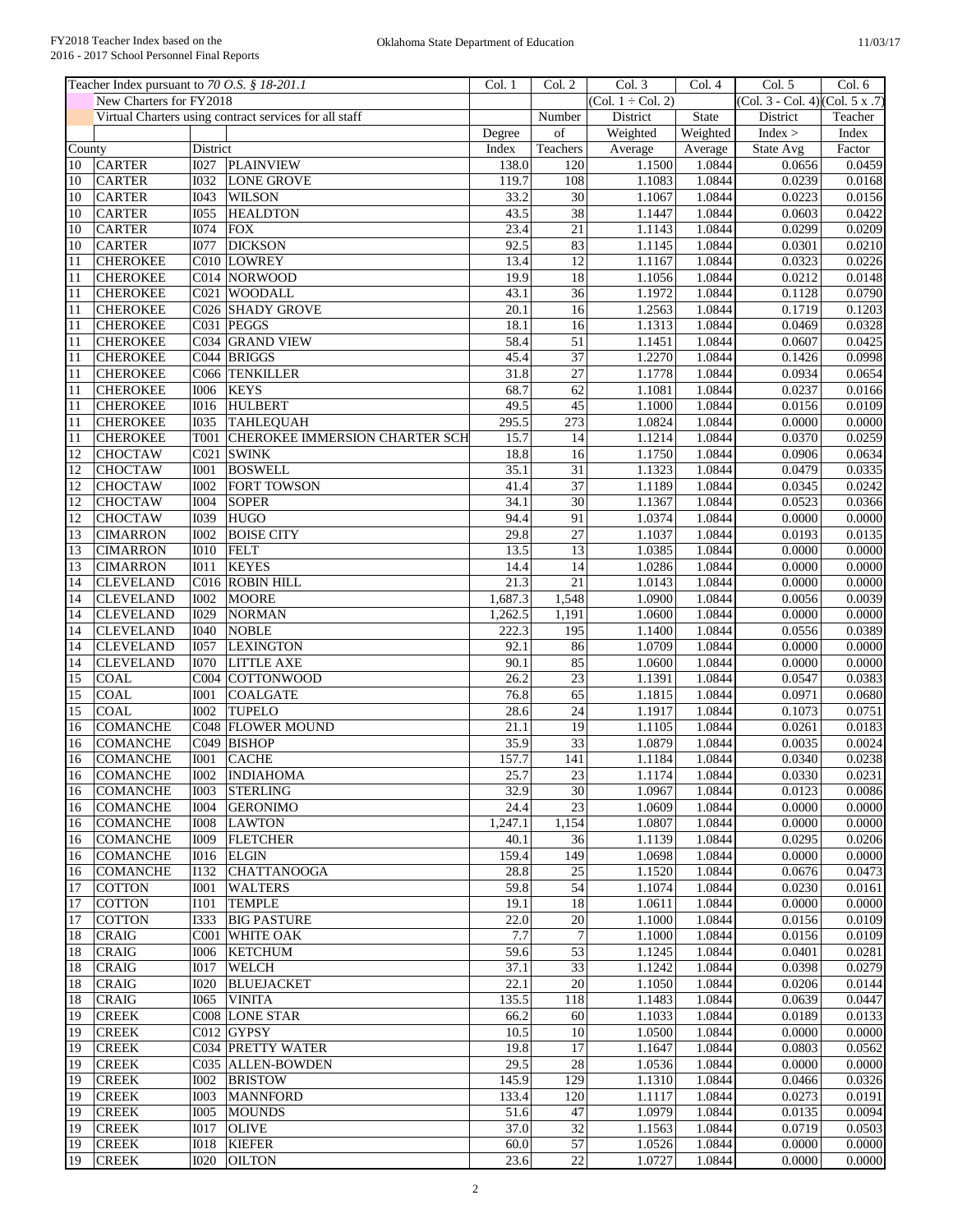|                 |                         | Teacher Index pursuant to 70 O.S. § 18-201.1           | Col. 1 | Col. 2          | Col. 3                 | Col. 4   | Col. 5                          | Col. 6           |
|-----------------|-------------------------|--------------------------------------------------------|--------|-----------------|------------------------|----------|---------------------------------|------------------|
|                 | New Charters for FY2018 |                                                        |        |                 | $(Col. 1 \div Col. 2)$ |          | (Col. 3 - Col. 4) (Col. 5 x .7) |                  |
|                 |                         | Virtual Charters using contract services for all staff |        | Number          | District               | State    | District                        | Teacher          |
|                 |                         |                                                        | Degree | of              | Weighted               | Weighted | Index >                         | Index            |
| County          |                         | District                                               | Index  | Teachers        | Average                | Average  | State Avg                       | Factor           |
| $\overline{19}$ | <b>CREEK</b>            | I <sub>021</sub><br><b>DEPEW</b>                       | 28.7   | 26              | 1.1038                 | 1.0844   | 0.0194                          | 0.0136           |
| 19              | <b>CREEK</b>            | 1031<br><b>KELLYVILLE</b>                              | 83.4   | 76              | 1.0974                 | 1.0844   | 0.0130                          | 0.0091           |
| 19              | <b>CREEK</b>            | <b>I033</b><br><b>SAPULPA</b>                          | 313.7  | 289             | 1.0855                 | 1.0844   | 0.0011                          | 0.0007           |
| 19              | <b>CREEK</b>            | <b>I039</b><br><b>DRUMRIGHT</b>                        | 50.5   | 45              | 1.1222                 | 1.0844   | 0.0378                          | 0.0265           |
| 20              | <b>CUSTER</b>           | <b>ARAPAHO-BUTLER</b><br>1005                          | 45.0   | 38              | 1.1842                 | 1.0844   | 0.0998                          | 0.0699           |
| 20              | <b>CUSTER</b>           | <b>I007</b><br>THOMAS-FAY-CUSTER UNIFIED DIST          | 48.4   | 42              | 1.1524                 | 1.0844   | 0.0680                          | 0.0476           |
| 20              | <b>CUSTER</b>           | <b>I026</b><br>WEATHERFORD                             | 185.5  | 165             | 1.1242                 | 1.0844   | 0.0398                          | 0.0279           |
| 20              | <b>CUSTER</b>           | I099<br><b>CLINTON</b>                                 | 192.5  | 172             | 1.1192                 | 1.0844   | 0.0348                          | 0.0244           |
| 21              | <b>DELAWARE</b>         | C006 CLEORA                                            | 21.0   | 17              | 1.2353                 | 1.0844   | 0.1509                          | 0.1056           |
| $\overline{21}$ | <b>DELAWARE</b>         | C014 LEACH                                             | 14.5   | $\overline{13}$ | 1.1154                 | 1.0844   | 0.0310                          | 0.0217           |
| 21              | <b>DELAWARE</b>         | C030 KENWOOD                                           | 11.7   | $\overline{9}$  | 1.3000                 | 1.0844   | 0.2156                          | 0.1509           |
| $\overline{21}$ | <b>DELAWARE</b>         | C034 MOSELEY                                           | 18.5   | 16              | 1.1563                 | 1.0844   | 0.0719                          | 0.0503           |
| 21              | <b>DELAWARE</b>         | <b>JAY</b><br><b>I001</b>                              | 148.4  | 139             | 1.0676                 | 1.0844   | 0.0000                          | 0.0000           |
| $\overline{21}$ | <b>DELAWARE</b>         | <b>GROVE</b><br>1002                                   | 188.8  | 165             | 1.1442                 | 1.0844   | 0.0598                          | 0.0419           |
| 21              | <b>DELAWARE</b>         | <b>KANSAS</b><br><b>I003</b>                           | 83.8   | 74              | 1.1324                 | 1.0844   | 0.0480                          | 0.0336           |
| $\overline{21}$ | <b>DELAWARE</b>         | COLCORD<br><b>I004</b>                                 | 55.5   | $\overline{51}$ | 1.0882                 | 1.0844   | 0.0038                          | 0.0027           |
| 21              | <b>DELAWARE</b>         | 1005<br><b>OAKS-MISSION</b>                            | 27.0   | $\overline{24}$ | 1.1250                 | 1.0844   | 0.0406                          | 0.0284           |
| 22              | <b>DEWEY</b>            | <b>VICI</b><br><b>I005</b>                             | 36.5   | $\overline{34}$ | 1.0735                 | 1.0844   | 0.0000                          | 0.0000           |
| $\overline{22}$ | <b>DEWEY</b>            | <b>SEILING</b><br>1008                                 | 53.9   | $\overline{48}$ | 1.1229                 | 1.0844   | 0.0385                          | 0.0270           |
| $\overline{22}$ | <b>DEWEY</b>            | <b>I010</b><br><b>TALOGA</b>                           | 22.8   | 22              | 1.0364                 | 1.0844   | 0.0000                          | 0.0000           |
| 23              | <b>ELLIS</b>            | 1002<br>FARGO                                          | 27.3   | $\overline{26}$ | 1.0500                 | 1.0844   | 0.0000                          | 0.0000           |
| 23              | <b>ELLIS</b>            | <b>IOO3</b><br><b>ARNETT</b>                           | 26.9   | 24              | 1.1208                 | 1.0844   | 0.0364                          | 0.0255           |
| 23              | <b>ELLIS</b>            | <b>SHATTUCK</b><br><b>I042</b>                         | 40.9   | $\overline{37}$ | 1.1054                 | 1.0844   | 0.0210                          | 0.0147           |
| 24              | <b>GARFIELD</b>         | <b>WAUKOMIS</b><br><b>I001</b>                         | 36.1   | $\overline{36}$ | 1.0028                 | 1.0844   | 0.0000                          | 0.0000           |
| $\overline{24}$ | <b>GARFIELD</b>         | <b>KREMLIN-HILLSDALE</b><br>1018                       | 27.1   | $\overline{24}$ | 1.1292                 | 1.0844   | 0.0448                          | 0.0313           |
| $\overline{24}$ | <b>GARFIELD</b>         | I042<br><b>CHISHOLM</b>                                | 92.0   | 83              | 1.1084                 | 1.0844   | 0.0240                          | 0.0168           |
| 24              | <b>GARFIELD</b>         | <b>I047</b><br><b>GARBER</b>                           | 37.5   | $\overline{32}$ | 1.1719                 | 1.0844   | 0.0875                          | 0.0612           |
| 24              |                         | 1056<br>PIONEER-PLEASANT VALE                          | 57.9   | $\overline{50}$ | 1.1580                 | 1.0844   |                                 |                  |
| $\overline{24}$ | <b>GARFIELD</b>         | 1057<br><b>ENID</b>                                    | 595.7  | 572             | 1.0414                 | 1.0844   | 0.0736<br>0.0000                | 0.0515           |
| $\overline{24}$ | <b>GARFIELD</b>         |                                                        |        |                 |                        |          |                                 | 0.0000<br>0.0226 |
|                 | <b>GARFIELD</b>         | <b>DRUMMOND</b><br>1085                                | 26.8   | 24              | 1.1167                 | 1.0844   | 0.0323                          |                  |
| $\overline{24}$ | <b>GARFIELD</b>         | COVINGTON-DOUGLAS<br><b>I094</b>                       | 29.7   | $\overline{27}$ | 1.1000                 | 1.0844   | 0.0156                          | 0.0109           |
| 25              | <b>GARVIN</b>           | C016 WHITEBEAD                                         | 36.6   | $\overline{32}$ | 1.1438                 | 1.0844   | 0.0594                          | 0.0415           |
| $\overline{25}$ | <b>GARVIN</b>           | 1002<br><b>STRATFORD</b>                               | 61.6   | 53              | 1.1623                 | 1.0844   | 0.0779                          | 0.0545           |
| $\overline{25}$ | <b>GARVIN</b>           | <b>I005</b><br><b>PAOLI</b>                            | 28.1   | $\overline{24}$ | 1.1708                 | 1.0844   | 0.0864                          | 0.0605           |
| 25              | <b>GARVIN</b>           | <b>I007</b><br><b>MAYSVILLE</b>                        | 27.9   | $\overline{26}$ | 1.0731                 | 1.0844   | 0.0000                          | 0.0000           |
| $\overline{25}$ | <b>GARVIN</b>           | <b>I009</b><br><b>LINDSAY</b>                          | 101.1  | 94              | 1.0755                 | 1.0844   | 0.0000                          | 0.0000           |
| $\overline{25}$ | <b>GARVIN</b>           | <b>IO18</b><br><b>PAULS VALLEY</b>                     | 117.1  | 106             | 1.1047                 | 1.0844   | 0.0203                          | 0.0142           |
| 25              | <b>GARVIN</b>           | 1038<br>WYNNEWOOD                                      | 69.1   | 62              | 1.1145                 | 1.0844   | 0.0301                          | 0.0211           |
| 25              | <b>GARVIN</b>           | <b>I072 ELMORE CITY-PERNELL</b>                        | 42.4   | 39              | 1.0872                 | 1.0844   | 0.0028                          | 0.0019           |
| 26              | <b>GRADY</b>            | C037 FRIEND                                            | 19.8   | 18              | 1.1000                 | 1.0844   | 0.0156                          | 0.0109           |
| 26              | <b>GRADY</b>            | C096 MIDDLEBERG                                        | 15.2   | 14              | 1.0857                 | 1.0844   | 0.0013                          | 0.0009           |
| 26              | <b>GRADY</b>            | C131 PIONEER                                           | 28.0   | 26              | 1.0769                 | 1.0844   | 0.0000                          | 0.0000           |
| 26              | <b>GRADY</b>            | <b>CHICKASHA</b><br><b>IOO1</b>                        | 201.3  | 182             | 1.1060                 | 1.0844   | 0.0216                          | 0.0152           |
| 26              | <b>GRADY</b>            | <b>I002</b><br><b>MINCO</b>                            | 46.9   | 41              | 1.1439                 | 1.0844   | 0.0595                          | 0.0417           |
| 26              | <b>GRADY</b>            | <b>NINNEKAH</b><br>I051                                | 42.6   | 39              | 1.0923                 | 1.0844   | 0.0079                          | 0.0055           |
| 26              | <b>GRADY</b>            | <b>I056</b><br><b>ALEX</b>                             | 28.8   | $\overline{27}$ | 1.0667                 | 1.0844   | 0.0000                          | 0.0000           |
| 26              | <b>GRADY</b>            | <b>RUSH SPRINGS</b><br><b>I068</b>                     | 50.0   | 45              | 1.1111                 | 1.0844   | 0.0267                          | 0.0187           |
| $\overline{26}$ | <b>GRADY</b>            | <b>BRIDGE CREEK</b><br>I095                            | 113.0  | 106             | 1.0660                 | 1.0844   | 0.0000                          | 0.0000           |
| 26              | <b>GRADY</b>            | <b>TUTTLE</b><br><b>I097</b>                           | 147.8  | 131             | 1.1282                 | 1.0844   | 0.0438                          | 0.0307           |
| 26              | <b>GRADY</b>            | I099<br><b>VERDEN</b>                                  | 26.4   | 23              | 1.1478                 | 1.0844   | 0.0634                          | 0.0444           |
| $\overline{26}$ | <b>GRADY</b>            | $\overline{1128}$<br>AMBER-POCASSET                    | 42.0   | 38              | 1.1053                 | 1.0844   | 0.0209                          | 0.0146           |
| $\overline{27}$ | <b>GRANT</b>            | I054<br><b>MEDFORD</b>                                 | 35.6   | $\overline{33}$ | 1.0788                 | 1.0844   | 0.0000                          | 0.0000           |
| 27              | <b>GRANT</b>            | <b>I090</b><br><b>POND CREEK-HUNTER</b>                | 42.4   | $\overline{36}$ | 1.1778                 | 1.0844   | 0.0934                          | 0.0654           |
| $\overline{27}$ | <b>GRANT</b>            | I095<br><b>DEER CREEK-LAMONT</b>                       | 25.5   | 23              | 1.1087                 | 1.0844   | 0.0243                          | 0.0170           |
| 28              | <b>GREER</b>            | <b>I001</b><br><b>MANGUM</b>                           | 68.6   | 61              | 1.1246                 | 1.0844   | 0.0402                          | 0.0281           |
| 28              | <b>GREER</b>            | <b>IOO3</b><br><b>GRANITE</b>                          | 29.7   | $\overline{27}$ | 1.1000                 | 1.0844   | 0.0156                          | 0.0109           |
| 29              | <b>HARMON</b>           | <b>HOLLIS</b><br>I066                                  | 49.3   | 45              | 1.0956                 | 1.0844   | 0.0112                          | 0.0078           |
| 30              | <b>HARPER</b>           | <b>I001</b><br><b>LAVERNE</b>                          | 44.1   | 40              | 1.1025                 | 1.0844   | 0.0181                          | 0.0127           |
| 30              | <b>HARPER</b>           | <b>BUFFALO</b><br>I004                                 | 32.9   | 30              | 1.0967                 | 1.0844   | 0.0123                          | 0.0086           |
| 31              | <b>HASKELL</b>          | C010 WHITEFIELD                                        | 10.4   | 10              | 1.0400                 | 1.0844   | 0.0000                          | 0.0000           |
| 31              | <b>HASKELL</b>          | <b>IO13</b><br><b>KINTA</b>                            | 19.0   | 18              | 1.0556                 | 1.0844   | 0.0000                          | 0.0000           |
| 31              | <b>HASKELL</b>          | <b>STIGLER</b><br><b>I020</b>                          | 109.7  | 99              | 1.1081                 | 1.0844   | 0.0237                          | 0.0166           |
| 31              | <b>HASKELL</b>          | 1037   MCCURTAIN                                       | 27.4   | 22              | 1.2455                 | 1.0844   | 0.1611                          | 0.1127           |
|                 |                         |                                                        |        |                 |                        |          |                                 |                  |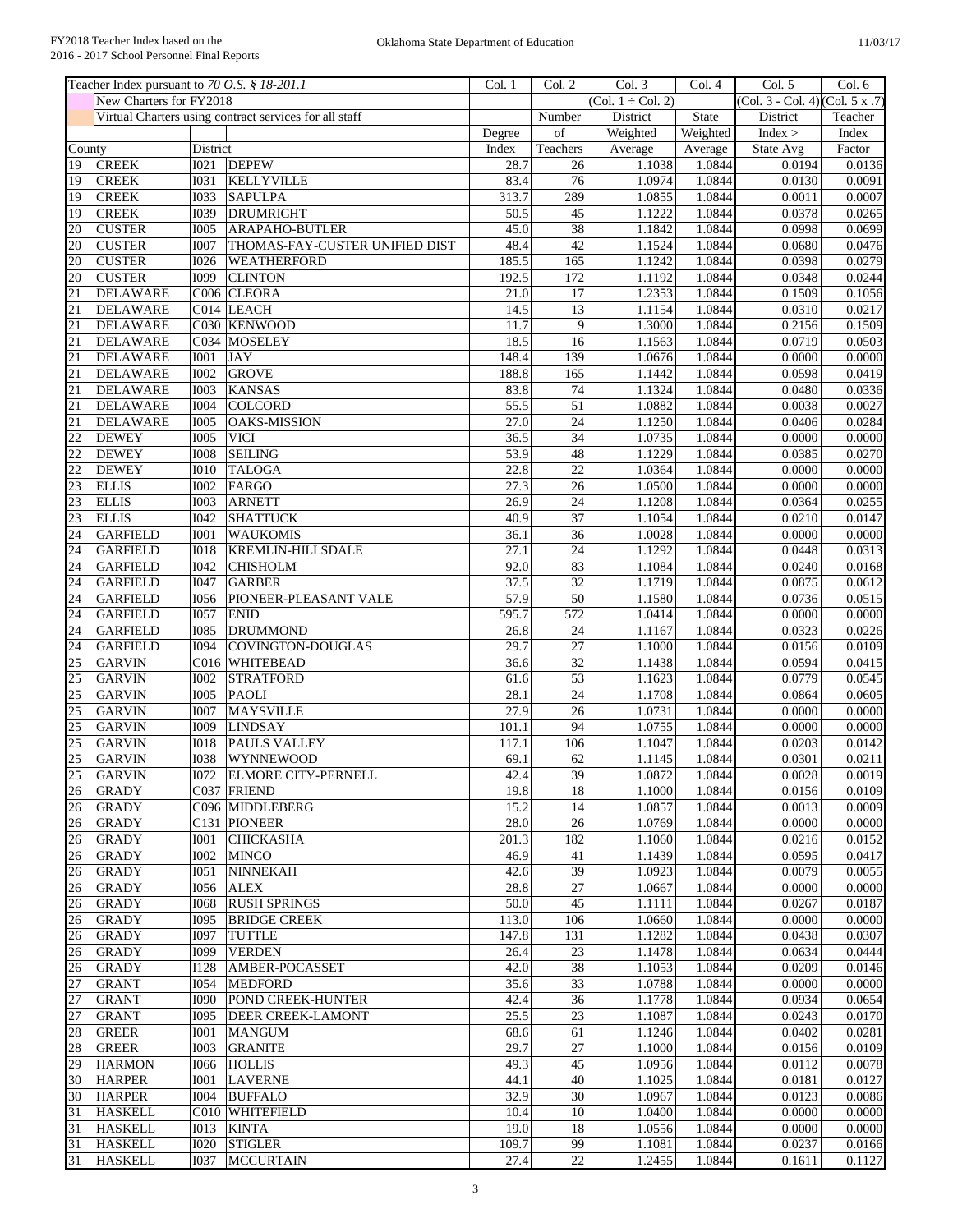|                 | Teacher Index pursuant to 70 O.S. § 18-201.1 |             |                                                        | Col. 1 | Col. 2          | Col. 3                 | Col.4        | Col. 5                          | Col. 6           |
|-----------------|----------------------------------------------|-------------|--------------------------------------------------------|--------|-----------------|------------------------|--------------|---------------------------------|------------------|
|                 | New Charters for FY2018                      |             |                                                        |        |                 | $(Col. 1 \div Col. 2)$ |              | (Col. 3 - Col. 4) (Col. 5 x .7) |                  |
|                 |                                              |             | Virtual Charters using contract services for all staff |        | Number          | District               | <b>State</b> | District                        | Teacher          |
|                 |                                              |             |                                                        | Degree | of              | Weighted               | Weighted     | Index >                         | Index            |
| County          |                                              | District    |                                                        | Index  | Teachers        | Average                | Average      | State Avg                       | Factor           |
| 31              | <b>HASKELL</b>                               | I043        | <b>KEOTA</b>                                           | 42.1   | 41              | 1.0268                 | 1.0844       | 0.0000                          | 0.0000           |
| 32              | <b>HUGHES</b>                                | <b>I001</b> | <b>MOSS</b>                                            | 26.1   | 23              | 1.1348                 | 1.0844       | 0.0504                          | 0.0353           |
| $\overline{32}$ | <b>HUGHES</b>                                | <b>I005</b> | <b>WETUMKA</b>                                         | 43.0   | $\overline{39}$ | 1.1026                 | 1.0844       | 0.0182                          | 0.0127           |
| $\overline{32}$ | <b>HUGHES</b>                                | <b>I035</b> | HOLDENVILLE                                            | 93.4   | 83              | 1.1253                 | 1.0844       | 0.0409                          | 0.0286           |
| 32              | <b>HUGHES</b>                                | <b>I048</b> | <b>CALVIN</b>                                          | 22.5   | 21              | 1.0714                 | 1.0844       | 0.0000                          | 0.0000           |
| 32              | <b>HUGHES</b>                                | <b>I054</b> | <b>STUART</b>                                          | 22.9   | $\overline{20}$ | 1.1450                 | 1.0844       | 0.0606                          | 0.0424           |
| 33              | <b>JACKSON</b>                               | <b>IOO1</b> | <b>NAVAJO</b>                                          | 47.1   | $\overline{43}$ | 1.0953                 | 1.0844       | 0.0109                          | 0.0077           |
| 33              | <b>JACKSON</b>                               | <b>I014</b> | <b>DUKE</b>                                            | 17.0   | 17              | 1.0000                 | 1.0844       | 0.0000                          | 0.0000           |
| 33              | <b>JACKSON</b>                               | <b>IO18</b> | <b>ALTUS</b>                                           | 287.0  | 254             | 1.1299                 | 1.0844       | 0.0455                          | 0.0319           |
| 33              | <b>JACKSON</b>                               | <b>I040</b> | OLUSTEE-ELDORADO                                       | 34.2   | 31              | 1.1032                 | 1.0844       | 0.0188                          | 0.0132           |
| 33              | <b>JACKSON</b>                               | <b>I054</b> | <b>BLAIR</b>                                           | 28.1   | 26              | 1.0808                 | 1.0844       | 0.0000                          | 0.0000           |
| 34              | <b>JEFFERSON</b>                             | C003        | <b>TERRAL</b>                                          | 7.6    | $\overline{7}$  | 1.0857                 | 1.0844       | 0.0013                          | 0.0009           |
| 34              | <b>JEFFERSON</b>                             | <b>I001</b> | <b>RYAN</b>                                            | 27.8   | $\overline{25}$ | 1.1120                 | 1.0844       | 0.0276                          | 0.0193           |
|                 |                                              | <b>I014</b> |                                                        | 39.2   | 35              | 1.1200                 | 1.0844       | 0.0356                          |                  |
| 34              | <b>JEFFERSON</b>                             |             | <b>RINGLING</b>                                        |        |                 |                        |              |                                 | 0.0249           |
| $\overline{34}$ | <b>JEFFERSON</b>                             | <b>I023</b> | <b>WAURIKA</b>                                         | 40.5   | $\overline{38}$ | 1.0658                 | 1.0844       | 0.0000                          | 0.0000           |
| $\overline{35}$ | <b>JOHNSTON</b>                              | C007        | <b>MANNSVILLE</b>                                      | 10.9   | 11              | 0.9909                 | 1.0844       | 0.0000                          | 0.0000           |
| 35              | <b>JOHNSTON</b>                              |             | C010 RAVIA                                             | 12.6   | $\overline{11}$ | 1.1455                 | 1.0844       | 0.0611                          | 0.0427           |
| 35              | <b>JOHNSTON</b>                              | <b>I002</b> | <b>MILL CREEK</b>                                      | 15.3   | 14              | 1.0929                 | 1.0844       | 0.0085                          | 0.0059           |
| $\overline{35}$ | <b>JOHNSTON</b>                              | <b>I020</b> | <b>TISHOMINGO</b>                                      | 88.5   | $\overline{76}$ | 1.1645                 | 1.0844       | 0.0801                          | 0.0561           |
| 35              | <b>JOHNSTON</b>                              | <b>I029</b> | <b>MILBURN</b>                                         | 20.1   | 19              | 1.0579                 | 1.0844       | 0.0000                          | 0.0000           |
| $\overline{35}$ | <b>JOHNSTON</b>                              | 1035        | <b>COLEMAN</b>                                         | 20.4   | $\overline{17}$ | 1.2000                 | 1.0844       | 0.1156                          | 0.0809           |
| 35              | <b>JOHNSTON</b>                              | <b>I037</b> | WAPANUCKA                                              | 22.4   | $\overline{19}$ | 1.1789                 | 1.0844       | 0.0945                          | 0.0662           |
| $\overline{36}$ | <b>KAY</b>                                   | C027        | <b>PECKHAM</b>                                         | 15.9   | 14              | 1.1357                 | 1.0844       | 0.0513                          | 0.0359           |
| 36              | <b>KAY</b>                                   |             | C050 KILDARE                                           | 11.9   | 11              | 1.0818                 | 1.0844       | 0.0000                          | 0.0000           |
| 36              | <b>KAY</b>                                   | <b>I045</b> | <b>BLACKWELL</b>                                       | 105.2  | $\overline{97}$ | 1.0845                 | 1.0844       | 0.0001                          | 0.0001           |
| 36              | <b>KAY</b>                                   | <b>I071</b> | PONCA CITY                                             | 379.1  | 355             | 1.0679                 | 1.0844       | 0.0000                          | 0.0000           |
| $\overline{36}$ | KAY                                          | <b>I087</b> | <b>TONKAWA</b>                                         | 57.4   | 53              | 1.0830                 | 1.0844       | 0.0000                          | 0.0000           |
| 36              | <b>KAY</b>                                   | <b>I125</b> | <b>NEWKIRK</b>                                         | 70.7   | 65              | 1.0877                 | 1.0844       | 0.0033                          | 0.0023           |
| 37              | <b>KINGFISHER</b>                            | <b>I002</b> | <b>DOVER</b>                                           | 19.8   | $\overline{20}$ | 0.9900                 | 1.0844       | 0.0000                          | 0.0000           |
| $\overline{37}$ | <b>KINGFISHER</b>                            | <b>I003</b> | <b>LOMEGA</b>                                          | 21.0   | $\overline{20}$ | 1.0500                 | 1.0844       | 0.0000                          | 0.0000           |
| 37              | <b>KINGFISHER</b>                            | <b>I007</b> | <b>KINGFISHER</b>                                      | 123.7  | 111             | 1.1144                 | 1.0844       | 0.0300                          | 0.0210           |
| 37              | <b>KINGFISHER</b>                            | <b>I016</b> | <b>HENNESSEY</b>                                       | 82.4   | 77              | 1.0701                 | 1.0844       | 0.0000                          | 0.0000           |
| 37              | <b>KINGFISHER</b>                            | <b>I089</b> | <b>CASHION</b>                                         | 45.0   | 43              | 1.0465                 | 1.0844       | 0.0000                          | 0.0000           |
| $\overline{37}$ | <b>KINGFISHER</b>                            | <b>I105</b> |                                                        | 38.6   | $\overline{34}$ |                        | 1.0844       | 0.0509                          |                  |
|                 |                                              | <b>IOO1</b> | <b>OKARCHE</b>                                         | 70.6   | 61              | 1.1353                 | 1.0844       |                                 | 0.0356           |
| 38              | <b>KIOWA</b>                                 |             | <b>HOBART</b>                                          |        |                 | 1.1574                 |              | 0.0730                          | 0.0511<br>0.0381 |
| $\overline{38}$ | <b>KIOWA</b>                                 | <b>I002</b> | <b>LONE WOLF</b>                                       | 20.5   | 18              | 1.1389                 | 1.0844       | 0.0545                          |                  |
| 38              | <b>KIOWA</b>                                 | <b>I003</b> | MOUNTAIN VIEW-GOTEBO                                   | 28.4   | $\overline{25}$ | 1.1360                 | 1.0844       | 0.0516                          | 0.0361           |
| 38              | <b>KIOWA</b>                                 | <b>I004</b> | <b>SNYDER</b>                                          | 41.5   | $\overline{37}$ | 1.1216                 | 1.0844       | 0.0372                          | 0.0261           |
| 39              | <b>LATIMER</b>                               |             | 1001 WILBURTON                                         | 79.5   | 69              | 1.1522                 | 1.0844       | 0.0678                          | 0.0474           |
| 39              | <b>LATIMER</b>                               |             | 1002 RED OAK                                           | 27.4   | 24              | 1.1417                 | 1.0844       | 0.0573                          | 0.0401           |
| 39              | <b>LATIMER</b>                               | <b>IOO3</b> | <b>BUFFALO VALLEY</b>                                  | 17.1   | 16              | 1.0688                 | 1.0844       | 0.0000                          | 0.0000           |
| 39              | <b>LATIMER</b>                               |             | I004 PANOLA                                            | 17.9   | 17              | 1.0529                 | 1.0844       | 0.0000                          | 0.0000           |
| 40              | <b>LE FLORE</b>                              |             | C004 SHADY POINT                                       | 13.2   | 13              | 1.0154                 | 1.0844       | 0.0000                          | 0.0000           |
| 40              | LE FLORE                                     |             | C011 MONROE                                            | 9.8    | 9               | 1.0889                 | 1.0844       | 0.0045                          | 0.0031           |
| 40              | LE FLORE                                     |             | C014 HODGEN                                            | 25.2   | 22              | 1.1455                 | 1.0844       | 0.0611                          | 0.0427           |
| 40              | LE FLORE                                     |             | C039 FANSHAWE                                          | 7.6    | $\tau$          | 1.0857                 | 1.0844       | 0.0013                          | 0.0009           |
| 40              | LE FLORE                                     | <b>IOO2</b> | <b>SPIRO</b>                                           | 101.3  | 88              | 1.1511                 | 1.0844       | 0.0667                          | 0.0467           |
| 40              | <b>LE FLORE</b>                              | 1003        | <b>HEAVENER</b>                                        | 112.0  | 100             | 1.1200                 | 1.0844       | 0.0356                          | 0.0249           |
| 40              | <b>LE FLORE</b>                              | <b>I007</b> | POCOLA                                                 | 71.1   | 63              | 1.1286                 | 1.0844       | 0.0442                          | 0.0309           |
| 40              | LE FLORE                                     | I016        | LE FLORE                                               | 22.4   | $\overline{21}$ | 1.0667                 | 1.0844       | 0.0000                          | 0.0000           |
| 40              | <b>LE FLORE</b>                              | <b>IO17</b> | <b>CAMERON</b>                                         | 25.9   | $\overline{23}$ | 1.1261                 | 1.0844       | 0.0417                          | 0.0292           |
| 40              | LE FLORE                                     | <b>I020</b> | <b>PANAMA</b>                                          | 57.4   | 52              | 1.1038                 | 1.0844       | 0.0194                          | 0.0136           |
| 40              | <b>LE FLORE</b>                              | I026        | <b>BOKOSHE</b>                                         | 27.7   | $\overline{25}$ | 1.1080                 | 1.0844       | 0.0236                          | 0.0165           |
| 40              | <b>LE FLORE</b>                              | I029        | POTEAU                                                 | 199.1  | 175             | 1.1377                 | 1.0844       | 0.0533                          | 0.0373           |
| 40              | LE FLORE                                     | I049        | <b>WISTER</b>                                          | 47.2   | 41              | 1.1512                 | 1.0844       | 0.0668                          | 0.0468           |
| 40              | <b>LE FLORE</b>                              | <b>I052</b> | <b>TALIHINA</b>                                        | 65.3   | 59              | 1.1068                 | 1.0844       | 0.0224                          | 0.0157           |
| 40              | <b>LE FLORE</b>                              | <b>I062</b> | <b>WHITESBORO</b>                                      | 22.8   | $\overline{19}$ | 1.2000                 | 1.0844       | 0.1156                          | 0.0809           |
|                 |                                              |             |                                                        |        |                 |                        |              |                                 |                  |
| 40              | <b>LE FLORE</b>                              | <b>I067</b> | <b>HOWE</b>                                            | 44.8   | 42              | 1.0667                 | 1.0844       | 0.0000                          | 0.0000           |
| 40              | LE FLORE                                     | I091        | <b>ARKOMA</b>                                          | 33.8   | $\overline{32}$ | 1.0563                 | 1.0844       | 0.0000                          | 0.0000           |
| 41              | <b>LINCOLN</b>                               |             | C005 WHITE ROCK                                        | 8.9    | $\,$ 8 $\,$     | 1.1125                 | 1.0844       | 0.0281                          | 0.0197           |
| 41              | <b>LINCOLN</b>                               | <b>IOO1</b> | <b>CHANDLER</b>                                        | 99.2   | 85              | 1.1671                 | 1.0844       | 0.0827                          | 0.0579           |
| 41              | <b>LINCOLN</b>                               | 1003        | <b>DAVENPORT</b>                                       | 29.4   | $27\,$          | 1.0889                 | 1.0844       | 0.0045                          | 0.0031           |
| 41              | <b>LINCOLN</b>                               | I004        | <b>WELLSTON</b>                                        | 52.9   | 48              | 1.1021                 | 1.0844       | 0.0177                          | 0.0124           |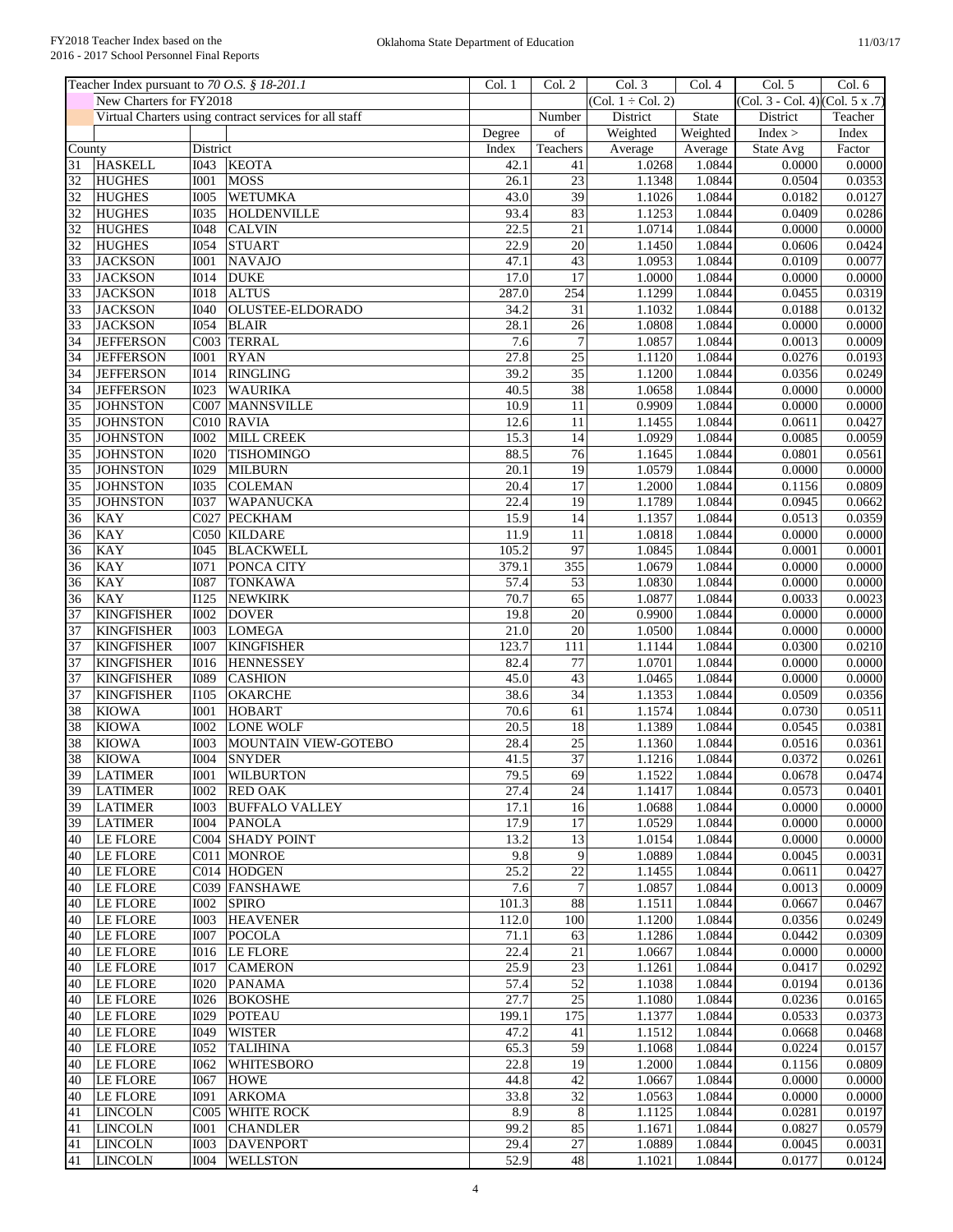|                             | Teacher Index pursuant to 70 O.S. § 18-201.1 |                  |                                                        | Col. 1 | Col. 2           | Col. 3                 | Col. 4   | Col. 5                          | Col. 6  |
|-----------------------------|----------------------------------------------|------------------|--------------------------------------------------------|--------|------------------|------------------------|----------|---------------------------------|---------|
|                             | New Charters for FY2018                      |                  |                                                        |        |                  | $(Col. 1 \div Col. 2)$ |          | (Col. 3 - Col. 4) (Col. 5 x .7) |         |
|                             |                                              |                  | Virtual Charters using contract services for all staff |        | Number           | District               | State    | District                        | Teacher |
|                             |                                              |                  |                                                        | Degree | of               | Weighted               | Weighted | Index >                         | Index   |
| $\overline{\text{Country}}$ |                                              | District         |                                                        | Index  | Teachers         | Average                | Average  | State Avg                       | Factor  |
| 41                          | LINCOLN                                      | <b>I054</b>      | <b>STROUD</b>                                          | 76.9   | 67               | 1.1478                 | 1.0844   | 0.0634                          | 0.0444  |
| 41                          | <b>LINCOLN</b>                               | <b>I095</b>      | <b>MEEKER</b>                                          | 75.9   | 68               | 1.1162                 | 1.0844   | 0.0318                          | 0.0222  |
| 41                          | <b>LINCOLN</b>                               | <b>I103</b>      | PRAGUE                                                 | 83.0   | 75               | 1.1067                 | 1.0844   | 0.0223                          | 0.0156  |
| 41                          | <b>LINCOLN</b>                               | <b>I105</b>      | <b>CARNEY</b>                                          | 21.6   | 21               | 1.0286                 | 1.0844   | 0.0000                          | 0.0000  |
| 41                          | <b>LINCOLN</b>                               | <b>I134</b>      | <b>AGRA</b>                                            | 34.5   | $\overline{33}$  | 1.0455                 | 1.0844   | 0.0000                          | 0.0000  |
| 42                          | <b>LOGAN</b>                                 | <b>I001</b>      | <b>GUTHRIE</b>                                         | 254.5  | 235              | 1.0830                 | 1.0844   | 0.0000                          | 0.0000  |
| 42                          | LOGAN                                        | <b>I002</b>      | <b>CRESCENT</b>                                        | 57.6   | 49               | 1.1755                 | 1.0844   | 0.0911                          | 0.0638  |
| 42                          | <b>LOGAN</b>                                 | <b>I003</b>      | MULHALL-ORLANDO                                        | 27.4   | $\overline{24}$  | 1.1417                 | 1.0844   | 0.0573                          | 0.0401  |
| 42                          | <b>LOGAN</b>                                 | I <sub>014</sub> | <b>COYLE</b>                                           | 28.4   | $\overline{25}$  | 1.1360                 | 1.0844   | 0.0516                          | 0.0361  |
| 43                          | <b>LOVE</b>                                  | C003             | <b>GREENVILLE</b>                                      | 12.9   | 12               | 1.0750                 | 1.0844   | 0.0000                          | 0.0000  |
| 43                          | <b>LOVE</b>                                  | <b>I004</b>      | <b>THACKERVILLE</b>                                    | 30.9   | $\overline{29}$  | 1.0655                 | 1.0844   | 0.0000                          | 0.0000  |
| 43                          | <b>LOVE</b>                                  | <b>I005</b>      | <b>TURNER</b>                                          | 24.9   | $\overline{25}$  | 0.9960                 | 1.0844   | 0.0000                          | 0.0000  |
| 43                          | <b>LOVE</b>                                  | <b>I016</b>      | <b>MARIETTA</b>                                        | 75.7   | $\overline{73}$  | 1.0370                 | 1.0844   | 0.0000                          | 0.0000  |
| 44                          | <b>MAJOR</b>                                 | <b>I001</b>      | <b>RINGWOOD</b>                                        | 31.2   | 30               | 1.0400                 | 1.0844   | 0.0000                          | 0.0000  |
| 44                          | <b>MAJOR</b>                                 | <b>I004</b>      | <b>ALINE-CLEO</b>                                      | 19.1   | $\overline{18}$  | 1.0611                 | 1.0844   | 0.0000                          | 0.0000  |
| 44                          | <b>MAJOR</b>                                 | <b>I</b> 084     | <b>FAIRVIEW</b>                                        | 66.0   | 58               | 1.1379                 | 1.0844   | 0.0535                          | 0.0375  |
| 44                          | <b>MAJOR</b>                                 | <b>I092</b>      | <b>CIMARRON</b>                                        | 23.5   | $\overline{23}$  | 1.0217                 | 1.0844   | 0.0000                          | 0.0000  |
| 45                          | <b>MARSHALL</b>                              | 1002             | <b>MADILL</b>                                          | 141.3  | $\overline{125}$ | 1.1304                 | 1.0844   | 0.0460                          | 0.0322  |
| 45                          | <b>MARSHALL</b>                              | <b>I003</b>      | <b>KINGSTON</b>                                        | 100.0  | 93               | 1.0753                 | 1.0844   | 0.0000                          | 0.0000  |
| 46                          | <b>MAYES</b>                                 | C035             | <b>WICKLIFFE</b>                                       | 14.5   | 12               | 1.2083                 | 1.0844   | 0.1239                          | 0.0868  |
| 46                          | <b>MAYES</b>                                 |                  | $CO43$ OSAGE                                           | 14.5   | 15               | 0.9667                 | 1.0844   | 0.0000                          | 0.0000  |
| 46                          | <b>MAYES</b>                                 | <b>I001</b>      | PRYOR                                                  | 240.1  | 213              | 1.1272                 | 1.0844   | 0.0428                          | 0.0300  |
| 46                          | <b>MAYES</b>                                 | <b>I002</b>      | <b>ADAIR</b>                                           | 82.9   | $\overline{74}$  | 1.1203                 | 1.0844   | 0.0359                          | 0.0251  |
| 46                          | <b>MAYES</b>                                 | <b>I016</b>      | <b>SALINA</b>                                          | 69.7   | 63               | 1.1063                 | 1.0844   | 0.0219                          | 0.0154  |
| 46                          | <b>MAYES</b>                                 | <b>I017</b>      | <b>LOCUST GROVE</b>                                    | 126.4  | 114              | 1.1088                 | 1.0844   | 0.0244                          | 0.0171  |
| 46                          | <b>MAYES</b>                                 | <b>I032</b>      | <b>CHOUTEAU-MAZIE</b>                                  | 89.8   | 87               | 1.0322                 | 1.0844   | 0.0000                          | 0.0000  |
| 47                          | <b>MCCLAIN</b>                               | <b>I001</b>      | <b>NEWCASTLE</b>                                       | 157.8  | 142              | 1.1113                 | 1.0844   | 0.0269                          | 0.0188  |
| 47                          | <b>MCCLAIN</b>                               | 1002             | <b>DIBBLE</b>                                          | 48.0   | 45               | 1.0667                 | 1.0844   | 0.0000                          | 0.0000  |
| 47                          | <b>MCCLAIN</b>                               | 1005             | <b>WASHINGTON</b>                                      | 72.5   | 66               | 1.0985                 | 1.0844   | 0.0141                          | 0.0099  |
| 47                          | <b>MCCLAIN</b>                               | <b>I010</b>      | <b>WAYNE</b>                                           | 46.2   | 40               | 1.1550                 | 1.0844   | 0.0706                          | 0.0494  |
| 47                          | <b>MCCLAIN</b>                               | <b>IO15</b>      | <b>PURCELL</b>                                         | 122.5  | 110              | 1.1136                 | 1.0844   | 0.0292                          | 0.0205  |
| 47                          | <b>MCCLAIN</b>                               | I029             | <b>BLANCHARD</b>                                       | 147.1  | 131              | 1.1229                 | 1.0844   | 0.0385                          | 0.0270  |
| 48                          | <b>MCCURTAIN</b>                             | C001             | <b>FOREST GROVE</b>                                    | 15.2   | 14               | 1.0857                 | 1.0844   | 0.0013                          | 0.0009  |
| 48                          | <b>MCCURTAIN</b>                             |                  | C009 LUKFATA                                           | 30.9   | $\overline{27}$  | 1.1444                 | 1.0844   | 0.0600                          | 0.0420  |
| 48                          | <b>MCCURTAIN</b>                             |                  | C023 GLOVER                                            | 8.0    | $\,8\,$          | 1.0000                 | 1.0844   | 0.0000                          | 0.0000  |
| 48                          | <b>MCCURTAIN</b>                             |                  | C037 DENISON                                           | 25.6   | 24               | 1.0667                 | 1.0844   | 0.0000                          | 0.0000  |
| 48                          | <b>MCCURTAIN</b>                             |                  | C072 HOLLY CREEK                                       | 22.8   | 19               | 1.2000                 | 1.0844   | 0.1156                          | 0.0809  |
| 48                          | <b>MCCURTAIN</b>                             |                  | I005  IDABEL                                           | 125.4  | 112              | 1.1196                 | 1.0844   | 0.0352                          | 0.0247  |
| 48                          | MCCURTAIN                                    |                  | 1006 HAWORTH                                           | 45.8   | 43               | 1.0651                 | 1.0844   | 0.0000                          | 0.0000  |
| 48                          | <b>MCCURTAIN</b>                             | IO11             | <b>VALLIANT</b>                                        | 79.1   | 69               | 1.1464                 | 1.0844   | 0.0620                          | 0.0434  |
| 48                          | <b>MCCURTAIN</b>                             | <b>IO13</b>      | <b>EAGLETOWN</b>                                       | 20.9   | 20               | 1.0450                 | 1.0844   | 0.0000                          | 0.0000  |
| 48                          | <b>MCCURTAIN</b>                             | I014             | <b>SMITHVILLE</b>                                      | 34.7   | $\overline{30}$  | 1.1567                 | 1.0844   | 0.0723                          | 0.0506  |
| 48                          | <b>MCCURTAIN</b>                             | I039             | <b>WRIGHT CITY</b>                                     | 47.5   | 41               | 1.1585                 | 1.0844   | 0.0741                          | 0.0519  |
| 48                          | <b>MCCURTAIN</b>                             | I071             | <b>BATTIEST</b>                                        | 35.0   | 30               | 1.1667                 | 1.0844   | 0.0823                          | 0.0576  |
| 48                          | <b>MCCURTAIN</b>                             | I074             | <b>BROKEN BOW</b>                                      | 150.0  | 138              | 1.0870                 | 1.0844   | 0.0026                          | 0.0018  |
| 49                          | <b>MCINTOSH</b>                              |                  | $CO03$ RYAL                                            | 7.4    | $\,8\,$          | 0.9250                 | 1.0844   | 0.0000                          | 0.0000  |
| 49                          | <b>MCINTOSH</b>                              |                  | C016 STIDHAM                                           | 9.7    | $\overline{9}$   | 1.0778                 | 1.0844   | 0.0000                          | 0.0000  |
| 49                          | <b>MCINTOSH</b>                              | <b>IOO1</b>      | <b>EUFAULA</b>                                         | 99.9   | 91               | 1.0978                 | 1.0844   | 0.0134                          | 0.0094  |
| 49                          | <b>MCINTOSH</b>                              | I019             | <b>CHECOTAH</b>                                        | 134.7  | 121              | 1.1132                 | 1.0844   | 0.0288                          | 0.0202  |
| 49                          | <b>MCINTOSH</b>                              | <b>I027</b>      | <b>MIDWAY</b>                                          | 20.1   | 19               | 1.0579                 | 1.0844   | 0.0000                          | 0.0000  |
| 49                          | <b>MCINTOSH</b>                              | I064             | <b>HANNA</b>                                           | 16.7   | 14               | 1.1929                 | 1.0844   | 0.1085                          | 0.0759  |
| 50                          | <b>MURRAY</b>                                | <b>I001</b>      | <b>SULPHUR</b>                                         | 118.6  | 106              | 1.1189                 | 1.0844   | 0.0345                          | 0.0241  |
| 50                          | <b>MURRAY</b>                                | <b>I010</b>      | <b>DAVIS</b>                                           | 85.7   | 76               | 1.1276                 | 1.0844   | 0.0432                          | 0.0303  |
| 51                          | <b>MUSKOGEE</b>                              |                  | C009 WAINWRIGHT                                        | 9.4    | $\overline{9}$   | 1.0444                 | 1.0844   | 0.0000                          | 0.0000  |
| $\overline{51}$             | <b>MUSKOGEE</b>                              | <b>IOO2</b>      | <b>HASKELL</b>                                         | 68.7   | 62               | 1.1081                 | 1.0844   | 0.0237                          | 0.0166  |
| 51                          | <b>MUSKOGEE</b>                              | <b>IOO3</b>      | <b>FORT GIBSON</b>                                     | 161.0  | 144              | 1.1181                 | 1.0844   | 0.0337                          | 0.0236  |
| 51                          | <b>MUSKOGEE</b>                              | <b>I006</b>      | <b>WEBBERS FALLS</b>                                   | 25.8   | $\overline{24}$  | 1.0750                 | 1.0844   | 0.0000                          | 0.0000  |
| 51                          | <b>MUSKOGEE</b>                              | <b>IOO8</b>      | <b>OKTAHA</b>                                          | 60.6   | 52               | 1.1654                 | 1.0844   | 0.0810                          | 0.0567  |
| 51                          | <b>MUSKOGEE</b>                              | <b>I020</b>      | <b>MUSKOGEE</b>                                        | 463.9  | 425              | 1.0915                 | 1.0844   | 0.0071                          | 0.0050  |
| 51                          | <b>MUSKOGEE</b>                              | I029             | <b>HILLDALE</b>                                        | 135.9  | 127              | 1.0701                 | 1.0844   | 0.0000                          | 0.0000  |
| 51                          | <b>MUSKOGEE</b>                              | I046             | <b>BRAGGS</b>                                          | 18.9   | 17               | 1.1118                 | 1.0844   | 0.0274                          | 0.0192  |
| 51                          | <b>MUSKOGEE</b>                              | I074             | <b>WARNER</b>                                          | 66.1   | 59               | 1.1203                 | 1.0844   | 0.0359                          | 0.0252  |
| 51                          | <b>MUSKOGEE</b>                              |                  | 1088 PORUM                                             | 44.6   | 41               | 1.0878                 | 1.0844   | 0.0034                          | 0.0024  |
|                             |                                              |                  |                                                        |        |                  |                        |          |                                 |         |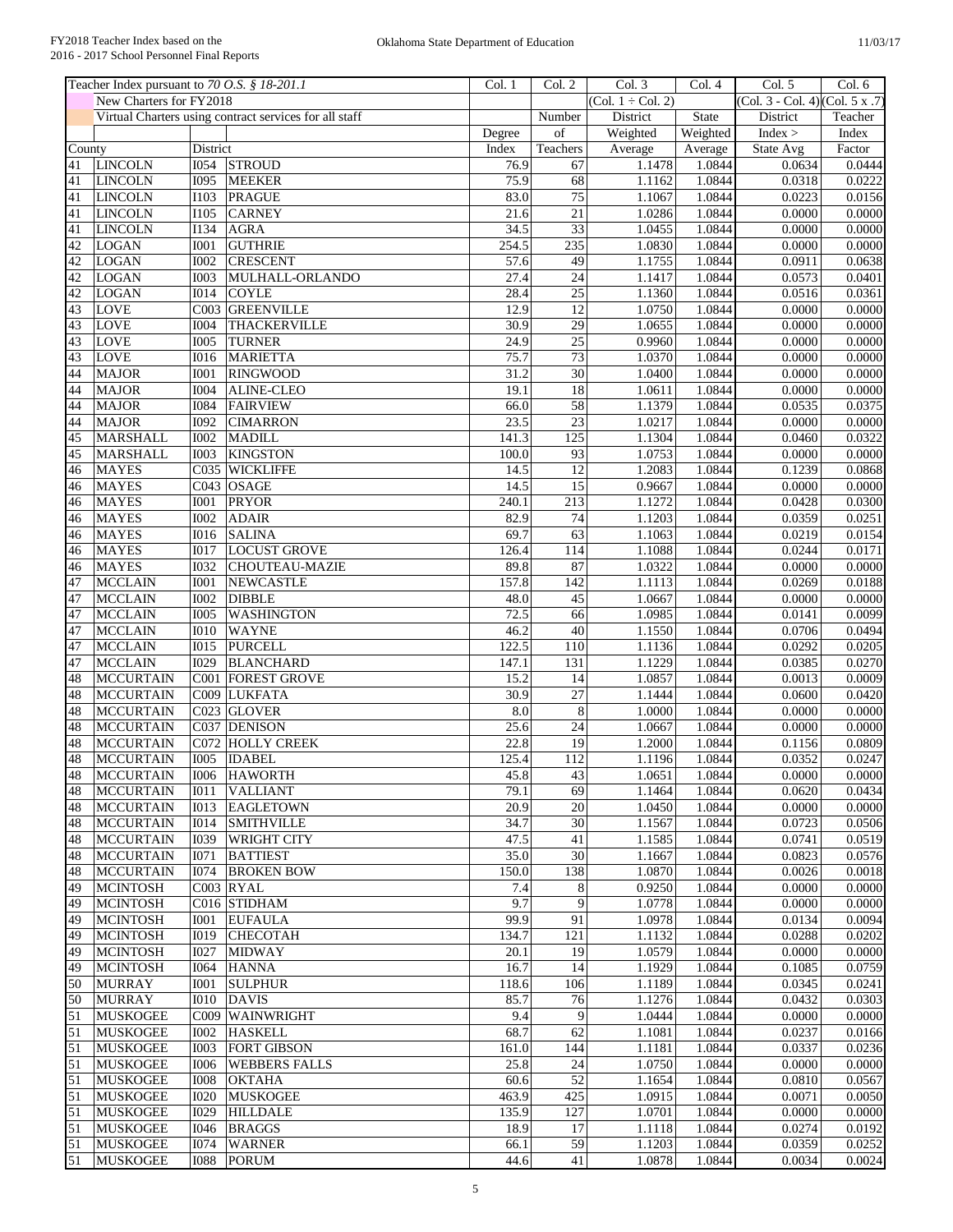|                 | Teacher Index pursuant to 70 O.S. § 18-201.1 |             |                                                        | Col. 1  | Col. 2           | Col. 3                 | Col. 4   | Col. 5                          | Col. 6           |
|-----------------|----------------------------------------------|-------------|--------------------------------------------------------|---------|------------------|------------------------|----------|---------------------------------|------------------|
|                 | New Charters for FY2018                      |             |                                                        |         |                  | $(Col. 1 \div Col. 2)$ |          | (Col. 3 - Col. 4) (Col. 5 x .7) |                  |
|                 |                                              |             | Virtual Charters using contract services for all staff |         | Number           | District               | State    | District                        | Teacher          |
|                 |                                              |             |                                                        | Degree  | of               | Weighted               | Weighted | Index >                         | Index            |
| County          |                                              | District    |                                                        | Index   | Teachers         | Average                | Average  | State Avg                       | Factor           |
| 52              | <b>NOBLE</b>                                 | <b>I001</b> | PERRY                                                  | 83.2    | 79               | 1.0532                 | 1.0844   | 0.0000                          | 0.0000           |
| 52              | <b>NOBLE</b>                                 | <b>I002</b> | <b>BILLINGS</b>                                        | 12.4    | 12               | 1.0333                 | 1.0844   | 0.0000                          | 0.0000           |
| 52              | <b>NOBLE</b>                                 | <b>I004</b> | <b>FRONTIER</b>                                        | 54.2    | $\overline{48}$  | 1.1292                 | 1.0844   | 0.0448                          | 0.0313           |
| 52              | <b>NOBLE</b>                                 | <b>I006</b> | <b>MORRISON</b>                                        | 51.5    | 46               | 1.1196                 | 1.0844   | 0.0352                          | 0.0246           |
| 53              | <b>NOWATA</b>                                | <b>I003</b> | <b>OKLAHOMA UNION</b>                                  | 59.8    | 52               | 1.1500                 | 1.0844   | 0.0656                          | 0.0459           |
| $\overline{53}$ | <b>NOWATA</b>                                | <b>I040</b> | <b>NOWATA</b>                                          | 79.6    | 73               | 1.0904                 | 1.0844   | 0.0060                          | 0.0042           |
| 53              | <b>NOWATA</b>                                | <b>IO51</b> | <b>SOUTH COFFEYVILLE</b>                               | 20.6    | 20               | 1.0300                 | 1.0844   | 0.0000                          | 0.0000           |
| $\overline{54}$ | <b>OKFUSKEE</b>                              | C029        | <b>BEARDEN</b>                                         | 11.2    | 10               | 1.1200                 | 1.0844   | 0.0356                          | 0.0249           |
| 54              | <b>OKFUSKEE</b>                              | <b>I002</b> | <b>MASON</b>                                           | 24.5    | 22               | 1.1136                 | 1.0844   | 0.0292                          | 0.0205           |
| 54              | <b>OKFUSKEE</b>                              | <b>I014</b> | <b>PADEN</b>                                           | 22.6    | 19               | 1.1895                 | 1.0844   | 0.1051                          | 0.0736           |
| 54              | <b>OKFUSKEE</b>                              | <b>I026</b> | <b>OKEMAH</b>                                          | 79.5    | 71               | 1.1197                 | 1.0844   | 0.0353                          | 0.0247           |
| $\overline{54}$ | <b>OKFUSKEE</b>                              | <b>I031</b> | <b>WELEETKA</b>                                        | 36.4    | 35               | 1.0400                 | 1.0844   | 0.0000                          | 0.0000           |
| 54              | <b>OKFUSKEE</b>                              | <b>I054</b> | <b>GRAHAM-DUSTIN</b>                                   | 27.1    | 24               | 1.1292                 | 1.0844   | 0.0448                          | 0.0313           |
| $\overline{55}$ | OKLAHOMA                                     | C029        | <b>OAKDALE</b>                                         | 65.4    | 57               | 1.1474                 | 1.0844   | 0.0630                          | 0.0441           |
| $\overline{55}$ | <b>OKLAHOMA</b>                              | C074        | <b>CRUTCHO</b>                                         | 30.5    | 29               | 1.0517                 | 1.0844   | 0.0000                          | 0.0000           |
| $\overline{55}$ |                                              |             |                                                        |         | $\overline{22}$  | 1.1000                 | 1.0844   |                                 |                  |
|                 | <b>OKLAHOMA</b>                              | E001        | OKC CHARTER: INDEPENDENCE MS                           | 24.2    |                  |                        |          | 0.0156                          | 0.0109           |
| $\overline{55}$ | OKLAHOMA                                     | E002        | <b>OKC CHARTER: SEEWORTH ACADEMY</b>                   | 17.9    | 16               | 1.1188                 | 1.0844   | 0.0344                          | 0.0240           |
| 55              | <b>OKLAHOMA</b>                              | E003        | OKC CHARTER: HUPFELD/W VILLAGE                         | 27.8    | 28               | 0.9929                 | 1.0844   | 0.0000                          | 0.0000           |
| $\overline{55}$ | <b>OKLAHOMA</b>                              | <b>E008</b> | OKC CHARTER: HARDING CHARTER                           | 31.5    | $\overline{31}$  | 1.0161                 | 1.0844   | 0.0000                          | 0.0000           |
| 55              | <b>OKLAHOMA</b>                              |             | E010 OKC CHARTER: HARDING FINE ARTS                    | 19.3    | 21               | 0.9190                 | 1.0844   | 0.0000                          | 0.0000           |
| 55              | OKLAHOMA                                     |             | E012 OKC CHARTER: KIPP REACH COLL.                     | 24.4    | $\overline{27}$  | 0.9037                 | 1.0844   | 0.0000                          | 0.0000           |
| 55              | <b>OKLAHOMA</b>                              |             | E021 OKC CHARTER SANTA FE SOUTH                        | 123.5   | 125              | 0.9880                 | 1.0844   | 0.0000                          | 0.0000           |
| 55              | <b>OKLAHOMA</b>                              |             | E024 OKC CHARTER: DOVE SCIENCE ACADE                   | 0.0     | $\overline{0}$   | 0.0000                 | 1.0844   | 0.0000                          | 0.0000           |
| 55              | <b>OKLAHOMA</b>                              |             | <b>G004 ASTEC CHARTERS</b>                             | 45.4    | 45               | 1.0089                 | 1.0844   | 0.0000                          | 0.0000           |
| 55              | <b>OKLAHOMA</b>                              |             | G007 JOHN W REX CHARTER ELEMENTARY                     | 31.2    | $\overline{32}$  | 0.9750                 | 1.0844   | 0.0000                          | 0.0000           |
| 55              | <b>OKLAHOMA</b>                              |             | <b>G008 EPIC BLENDED CHARTER</b>                       | 0.0     | $\mathbf{0}$     | 0.0000                 | 1.0844   | 0.0000                          | 0.0000           |
| 55              | <b>OKLAHOMA</b>                              | <b>I001</b> | PUTNAM CITY                                            | 1,567.0 | 1,517            | 1.0330                 | 1.0844   | 0.0000                          | 0.0000           |
| 55              | OKLAHOMA                                     | <b>I003</b> | <b>LUTHER</b>                                          | 67.9    | 62               | 1.0952                 | 1.0844   | 0.0108                          | 0.0075           |
| 55              | <b>OKLAHOMA</b>                              | <b>I004</b> | CHOCTAW-NICOMA PARK                                    | 429.8   | 394              | 1.0909                 | 1.0844   | 0.0065                          | 0.0045           |
| 55              | OKLAHOMA                                     | <b>I006</b> | <b>DEER CREEK</b>                                      | 394.5   | 380              | 1.0382                 | 1.0844   | 0.0000                          | 0.0000           |
| $\overline{55}$ | OKLAHOMA                                     | <b>I007</b> | <b>HARRAH</b>                                          | 162.1   | 145              | 1.1179                 | 1.0844   | 0.0335                          | 0.0235           |
| $\overline{55}$ | <b>OKLAHOMA</b>                              | <b>I009</b> | <b>JONES</b>                                           | 76.4    | $\overline{75}$  | 1.0187                 | 1.0844   | 0.0000                          | 0.0000           |
| $\overline{55}$ | <b>OKLAHOMA</b>                              | <b>I012</b> | <b>EDMOND</b>                                          | 1,728.2 | 1,618            | 1.0681                 | 1.0844   | 0.0000                          | 0.0000           |
| 55              | <b>OKLAHOMA</b>                              | 1037        | <b>MILLWOOD</b>                                        | 75.2    | 75               | 1.0027                 | 1.0844   | 0.0000                          | 0.0000           |
| $\overline{55}$ | OKLAHOMA                                     | I041        | <b>WESTERN HEIGHTS</b>                                 | 335.2   | 318              | 1.0541                 | 1.0844   | 0.0000                          | 0.0000           |
| $\overline{55}$ | <b>OKLAHOMA</b>                              | 1052        | MIDWEST CITY-DEL CITY                                  | 1,153.9 | 1,078            | 1.0704                 | 1.0844   | 0.0000                          | 0.0000           |
| $\overline{55}$ | <b>OKLAHOMA</b>                              | <b>I053</b> | <b>CROOKED OAK</b>                                     | 91.2    | 87               | 1.0483                 | 1.0844   | 0.0000                          | 0.0000           |
| 55              | <b>OKLAHOMA</b>                              | 1088        | <b>BETHANY</b>                                         | 137.4   | 121              | 1.1355                 | 1.0844   | 0.0511                          | 0.0358           |
| 55              | <b>OKLAHOMA</b>                              |             | 1089 OKLAHOMA CITY                                     | 3,178.6 | 3,019            | 1.0529                 | 1.0844   | 0.0000                          | 0.0000           |
| 55              | <b>OKLAHOMA</b>                              | J001        | <b>OKLAHOMA YOUTH ACADEMY</b>                          | 22.8    | 21               | 1.0857                 | 1.0844   | 0.0013                          | 0.0009           |
| 55              | <b>OKLAHOMA</b>                              |             | Z001 EPIC ONE ON ONE CHARTER SCHOOL                    | 360.4   | 353              | 1.0210                 | 1.0844   | 0.0000                          | 0.0000           |
| 55              | <b>OKLAHOMA</b>                              |             | Z002 OKLAHOMA VIRTUAL CHARTER ACAD                     | 0.0     | $\mathbf{0}$     | 0.0000                 | 1.0844   | 0.0000                          | 0.0000           |
| 55              | <b>OKLAHOMA</b>                              |             | Z003 OKLAHOMA CONNECTIONS ACADEMY                      | 0.0     | $\boldsymbol{0}$ | 0.0000                 | 1.0844   | 0.0000                          | 0.0000           |
| 55              | <b>OKLAHOMA</b>                              |             | Z004 INSIGHT SCHOOL OF OKLAHOMA                        | 0.0     | $\mathbf{0}$     | 0.0000                 | 1.0844   | 0.0000                          | 0.0000           |
|                 |                                              |             |                                                        |         | $28\,$           |                        | 1.0844   | 0.0620                          |                  |
| 56              | <b>OKMULGEE</b>                              |             | C011 TWIN HILLS                                        | 32.1    | 111              | 1.1464<br>1.0946       | 1.0844   | 0.0102                          | 0.0434<br>0.0071 |
| 56              | <b>OKMULGEE</b>                              | <b>IOO1</b> | <b>OKMULGEE</b>                                        | 121.5   |                  |                        |          |                                 |                  |
| 56              | <b>OKMULGEE</b>                              | <b>I002</b> | <b>HENRYETTA</b>                                       | 103.7   | 95               | 1.0916                 | 1.0844   | 0.0072                          | 0.0050           |
| 56              | <b>OKMULGEE</b>                              | <b>I003</b> | <b>MORRIS</b>                                          | 88.8    | 80               | 1.1100                 | 1.0844   | 0.0256                          | 0.0179           |
| 56              | <b>OKMULGEE</b>                              | <b>I004</b> | <b>BEGGS</b>                                           | 90.5    | 83               | 1.0904                 | 1.0844   | 0.0060                          | 0.0042           |
| 56              | <b>OKMULGEE</b>                              | <b>I005</b> | <b>PRESTON</b>                                         | 37.1    | 34               | 1.0912                 | 1.0844   | 0.0068                          | 0.0047           |
| 56              | <b>OKMULGEE</b>                              | <b>I006</b> | <b>SCHULTER</b>                                        | 18.8    | 16               | 1.1750                 | 1.0844   | 0.0906                          | 0.0634           |
| 56              | <b>OKMULGEE</b>                              | <b>I007</b> | <b>WILSON</b>                                          | 24.7    | 21               | 1.1762                 | 1.0844   | 0.0918                          | 0.0643           |
| 56              | <b>OKMULGEE</b>                              | 1008        | <b>DEWAR</b>                                           | 36.2    | $\overline{33}$  | 1.0970                 | 1.0844   | 0.0126                          | 0.0088           |
| 57              | <b>OSAGE</b>                                 |             | C003 OSAGE HILLS                                       | 17.0    | $\overline{15}$  | 1.1333                 | 1.0844   | 0.0489                          | 0.0343           |
| 57              | <b>OSAGE</b>                                 |             | C007 BOWRING                                           | 8.8     | $\,8\,$          | 1.1000                 | 1.0844   | 0.0156                          | 0.0109           |
| 57              | <b>OSAGE</b>                                 |             | C035 AVANT                                             | 8.0     | $\sqrt{8}$       | 1.0000                 | 1.0844   | 0.0000                          | 0.0000           |
| 57              | <b>OSAGE</b>                                 |             | <b>C052 ANDERSON</b>                                   | 24.3    | $\overline{22}$  | 1.1045                 | 1.0844   | 0.0201                          | 0.0141           |
| 57              | <b>OSAGE</b>                                 |             | C077 MCCORD                                            | 23.8    | 22               | 1.0818                 | 1.0844   | 0.0000                          | 0.0000           |
| 57              | <b>OSAGE</b>                                 | I002        | <b>PAWHUSKA</b>                                        | 74.2    | 70               | 1.0600                 | 1.0844   | 0.0000                          | 0.0000           |
| 57              | <b>OSAGE</b>                                 | <b>IO11</b> | <b>SHIDLER</b>                                         | 26.0    | 23               | 1.1304                 | 1.0844   | 0.0460                          | 0.0322           |
| 57              | <b>OSAGE</b>                                 | I029        | <b>BARNSDALL</b>                                       | 41.4    | $\overline{37}$  | 1.1189                 | 1.0844   | 0.0345                          | 0.0242           |
| 57              | <b>OSAGE</b>                                 | 1030        | <b>WYNONA</b>                                          | 12.7    | 11               | 1.1545                 | 1.0844   | 0.0701                          | 0.0491           |
| 57              | <b>OSAGE</b>                                 | 1038        | <b>HOMINY</b>                                          | 49.5    | 45               | 1.1000                 | 1.0844   | 0.0156                          | 0.0109           |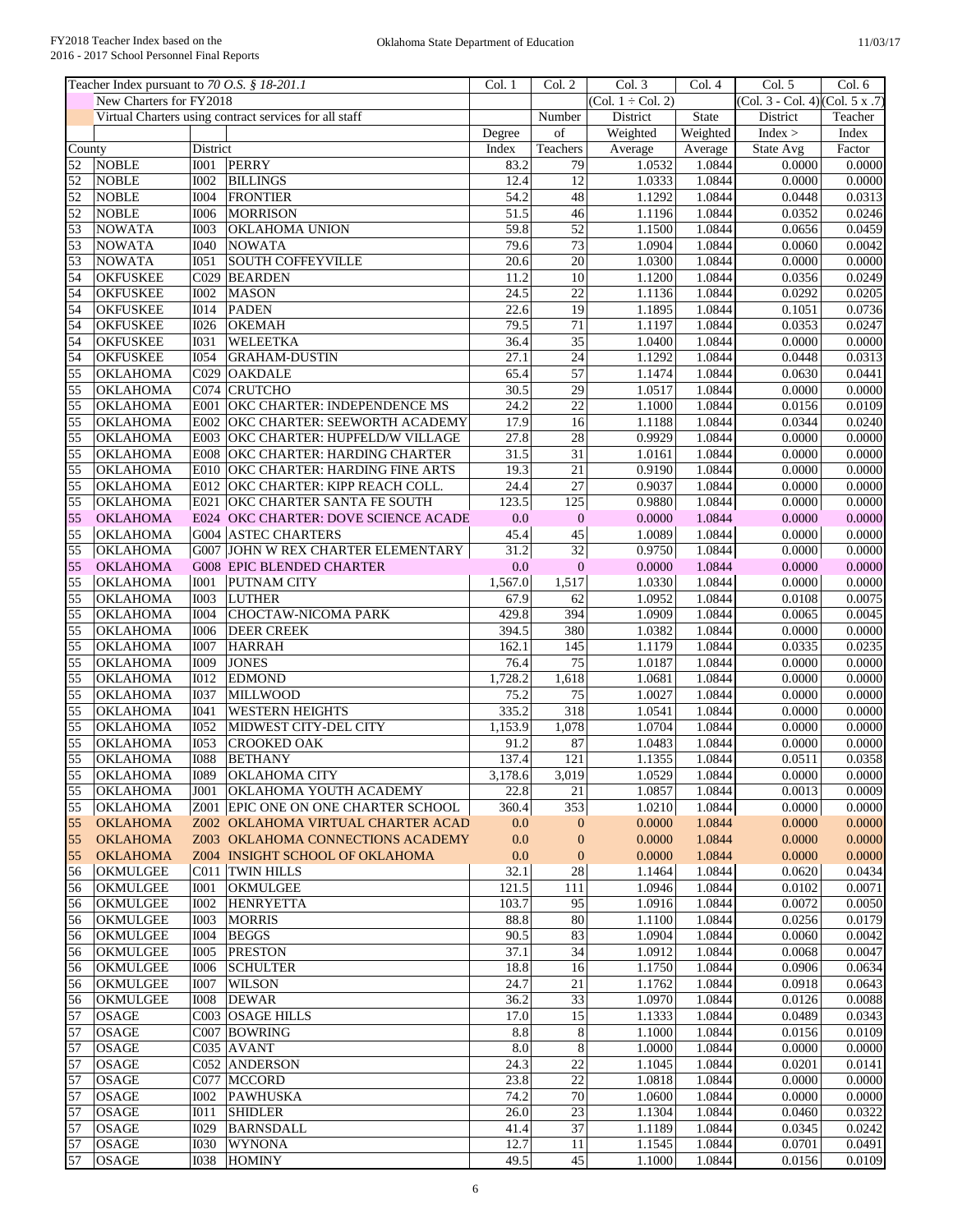|                 | Teacher Index pursuant to 70 O.S. § 18-201.1 |              |                                                        | Col. 1 | Col. 2           | Col. 3                 | Col. 4   | Col. 5                          | Col. 6  |
|-----------------|----------------------------------------------|--------------|--------------------------------------------------------|--------|------------------|------------------------|----------|---------------------------------|---------|
|                 | New Charters for FY2018                      |              |                                                        |        |                  | $(Col. 1 \div Col. 2)$ |          | (Col. 3 - Col. 4) (Col. 5 x .7) |         |
|                 |                                              |              | Virtual Charters using contract services for all staff |        | Number           | District               | State    | District                        | Teacher |
|                 |                                              |              |                                                        | Degree | $_{\mathrm{of}}$ | Weighted               | Weighted | Index >                         | Index   |
| County          |                                              | District     |                                                        | Index  | Teachers         | Average                | Average  | State Avg                       | Factor  |
| 57              | <b>OSAGE</b>                                 |              | I050 PRUE                                              | 26.6   | $\overline{25}$  | 1.0640                 | 1.0844   | 0.0000                          | 0.0000  |
| 57              | <b>OSAGE</b>                                 | 1090         | <b>WOODLAND</b>                                        | 43.8   | 39               | 1.1231                 | 1.0844   | 0.0387                          | 0.0271  |
| 58              | <b>OTTAWA</b>                                |              | C010 TURKEY FORD                                       | 13.3   | $\overline{13}$  | 1.0231                 | 1.0844   | 0.0000                          | 0.0000  |
| 58              | <b>OTTAWA</b>                                | 1001         | WYANDOTTE                                              | 68.2   | 63               | 1.0825                 | 1.0844   | 0.0000                          | 0.0000  |
| 58              | <b>OTTAWA</b>                                | <b>I014</b>  | <b>OUAPAW</b>                                          | 56.1   | 49               | 1.1449                 | 1.0844   | 0.0605                          | 0.0423  |
| 58              | <b>OTTAWA</b>                                | <b>IO18</b>  | <b>COMMERCE</b>                                        | 78.8   | 66               | 1.1939                 | 1.0844   | 0.1095                          | 0.0767  |
| 58              | <b>OTTAWA</b>                                | <b>I023</b>  | <b>MIAMI</b>                                           | 168.8  | 164              | 1.0293                 | 1.0844   | 0.0000                          | 0.0000  |
| 58              | <b>OTTAWA</b>                                | 1026         | <b>AFTON</b>                                           | 47.1   | 43               | 1.0953                 | 1.0844   | 0.0109                          | 0.0077  |
| 58              | <b>OTTAWA</b>                                | <b>I031</b>  | <b>FAIRLAND</b>                                        | 52.4   | 47               | 1.1149                 | 1.0844   | 0.0305                          | 0.0213  |
| 59              | <b>PAWNEE</b>                                |              | C002 JENNINGS                                          | 17.0   | 16               | 1.0625                 | 1.0844   | 0.0000                          | 0.0000  |
| 59              | <b>PAWNEE</b>                                | <b>IOO1</b>  | <b>PAWNEE</b>                                          | 62.4   | $\overline{57}$  | 1.0947                 | 1.0844   | 0.0103                          | 0.0072  |
| 59              | <b>PAWNEE</b>                                | 1006         | <b>CLEVELAND</b>                                       | 129.2  | 118              | 1.0949                 | 1.0844   | 0.0105                          | 0.0074  |
| 60              | <b>PAYNE</b>                                 |              | C104 OAK GROVE                                         | 15.1   | 15               | 1.0067                 | 1.0844   | 0.0000                          | 0.0000  |
| 60              | <b>PAYNE</b>                                 | <b>I003</b>  | <b>RIPLEY</b>                                          | 39.4   | 37               | 1.0649                 | 1.0844   | 0.0000                          | 0.0000  |
| 60              | <b>PAYNE</b>                                 | <b>I016</b>  | <b>STILLWATER</b>                                      | 479.4  | 431              | 1.1123                 | 1.0844   | 0.0279                          | 0.0195  |
| 60              |                                              | <b>I056</b>  |                                                        | 125.9  | 112              |                        | 1.0844   |                                 |         |
|                 | <b>PAYNE</b>                                 |              | PERKINS-TRYON                                          |        |                  | 1.1241                 |          | 0.0397                          | 0.0278  |
| 60              | <b>PAYNE</b>                                 | <b>I067</b>  | <b>CUSHING</b>                                         | 168.7  | 150              | 1.1247                 | 1.0844   | 0.0403                          | 0.0282  |
| 60              | <b>PAYNE</b>                                 | <b>I101</b>  | <b>GLENCOE</b>                                         | 30.2   | 26               | 1.1615                 | 1.0844   | 0.0771                          | 0.0540  |
| 60              | <b>PAYNE</b>                                 | <b>I103</b>  | <b>YALE</b>                                            | 36.7   | $\overline{34}$  | 1.0794                 | 1.0844   | 0.0000                          | 0.0000  |
| 61              | <b>PITTSBURG</b>                             | C009         | <b>KREBS</b>                                           | 34.2   | 33               | 1.0364                 | 1.0844   | 0.0000                          | 0.0000  |
| 61              | <b>PITTSBURG</b>                             | C029         | <b>FRINK-CHAMBERS</b>                                  | 31.3   | 29               | 1.0793                 | 1.0844   | 0.0000                          | 0.0000  |
| 61              | <b>PITTSBURG</b>                             |              | C056 TANNEHILL                                         | 18.9   | 17               | 1.1118                 | 1.0844   | 0.0274                          | 0.0192  |
| 61              | <b>PITTSBURG</b>                             |              | C088 HAYWOOD                                           | 18.8   | 16               | 1.1750                 | 1.0844   | 0.0906                          | 0.0634  |
| 61              | <b>PITTSBURG</b>                             | E020         | <b>CARLTON LANDING ACADEMY</b>                         | 3.5    | $\overline{4}$   | 0.8750                 | 1.0844   | 0.0000                          | 0.0000  |
| 61              | <b>PITTSBURG</b>                             | <b>I001</b>  | <b>HARTSHORNE</b>                                      | 74.0   | 63               | 1.1746                 | 1.0844   | 0.0902                          | 0.0631  |
| 61              | <b>PITTSBURG</b>                             | <b>I002</b>  | <b>CANADIAN</b>                                        | 43.5   | 41               | 1.0610                 | 1.0844   | 0.0000                          | 0.0000  |
| 61              | <b>PITTSBURG</b>                             | I011         | <b>HAILEYVILLE</b>                                     | 30.9   | 28               | 1.1036                 | 1.0844   | 0.0192                          | 0.0134  |
| 61              | <b>PITTSBURG</b>                             | <b>I014</b>  | <b>KIOWA</b>                                           | 41.4   | $\overline{33}$  | 1.2545                 | 1.0844   | 0.1701                          | 0.1191  |
| 61              | <b>PITTSBURG</b>                             | <b>I017</b>  | <b>QUINTON</b>                                         | 43.2   | $\overline{37}$  | 1.1676                 | 1.0844   | 0.0832                          | 0.0582  |
| 61              | <b>PITTSBURG</b>                             | <b>I025</b>  | <b>INDIANOLA</b>                                       | 22.5   | 19               | 1.1842                 | 1.0844   | 0.0998                          | 0.0699  |
| 61              | <b>PITTSBURG</b>                             | <b>I028</b>  | <b>CROWDER</b>                                         | 42.0   | $\overline{37}$  | 1.1351                 | 1.0844   | 0.0507                          | 0.0355  |
| 61              | <b>PITTSBURG</b>                             | 1030         | <b>SAVANNA</b>                                         | 35.6   | 29               | 1.2276                 | 1.0844   | 0.1432                          | 0.1002  |
|                 | <b>PITTSBURG</b>                             | <b>I063</b>  | <b>PITTSBURG</b>                                       | 17.4   | 15               | 1.1600                 | 1.0844   | 0.0756                          | 0.0529  |
| 61              |                                              |              |                                                        |        |                  |                        |          |                                 |         |
| 61              | <b>PITTSBURG</b>                             | 1080         | <b>MCALESTER</b>                                       | 232.6  | 213              | 1.0920                 | 1.0844   | 0.0076                          | 0.0053  |
| 62              | <b>PONTOTOC</b>                              | I001         | <b>ALLEN</b>                                           | 42.3   | 39               | 1.0846                 | 1.0844   | 0.0002                          | 0.0002  |
| $\overline{62}$ | <b>PONTOTOC</b>                              | <b>I009</b>  | <b>VANOSS</b>                                          | 55.5   | 47               | 1.1809                 | 1.0844   | 0.0965                          | 0.0675  |
| 62              | <b>PONTOTOC</b>                              | <b>I016</b>  | <b>BYNG</b>                                            | 182.9  | 157              | 1.1650                 | 1.0844   | 0.0806                          | 0.0564  |
| 62              | <b>PONTOTOC</b>                              | $I019$ $ADA$ |                                                        | 289.4  | 242              | 1.1959                 | 1.0844   | 0.1115                          | 0.0780  |
| 62              | <b>PONTOTOC</b>                              |              | 1024 LATTA                                             | 81.3   | 69               | 1.1783                 | 1.0844   | 0.0939                          | 0.0657  |
| 62              | <b>PONTOTOC</b>                              |              | 1030 STONEWALL                                         | 49.1   | 41               | 1.1976                 | 1.0844   | 0.1132                          | 0.0792  |
| 62              | <b>PONTOTOC</b>                              | <b>I037</b>  | <b>ROFF</b>                                            | 33.1   | 28               | 1.1821                 | 1.0844   | 0.0977                          | 0.0684  |
| 63              |                                              |              | POTTAWATOM C010 NORTH ROCK CREEK                       | 55.0   | 49               | 1.1224                 | 1.0844   | 0.0380                          | 0.0266  |
| 63              | POTTAWATOM C027 GROVE                        |              |                                                        | 37.5   | $\overline{33}$  | 1.1364                 | 1.0844   | 0.0520                          | 0.0364  |
| 63              |                                              |              | POTTAWATOM C029 PLEASANT GROVE                         | 25.0   | 23               | 1.0870                 | 1.0844   | 0.0026                          | 0.0018  |
| 63              |                                              |              | POTTAWATOM C032 SOUTH ROCK CREEK                       | 35.0   | 30               | 1.1667                 | 1.0844   | 0.0823                          | 0.0576  |
| 63              | POTTAWATOM 1001                              |              | <b>MCLOUD</b>                                          | 144.1  | 132              | 1.0917                 | 1.0844   | 0.0073                          | 0.0051  |
| 63              | POTTAWATOM 1002                              |              | <b>DALE</b>                                            | 63.8   | 55               | 1.1600                 | 1.0844   | 0.0756                          | 0.0529  |
| 63              | POTTAWATOM 1003                              |              | <b>BETHEL</b>                                          | 102.1  | 92               | 1.1098                 | 1.0844   | 0.0254                          | 0.0178  |
| 63              | POTTAWATOM 1004                              |              | <b>MACOMB</b>                                          | 24.2   | 22               | 1.1000                 | 1.0844   | 0.0156                          | 0.0109  |
| 63              | POTTAWATOM 1005                              |              | <b>EARLSBORO</b>                                       | 22.6   | 21               | 1.0762                 | 1.0844   | 0.0000                          | 0.0000  |
|                 | POTTAWATOM 1092                              |              | <b>TECUMSEH</b>                                        |        | 161              | 1.0907                 | 1.0844   | 0.0063                          | 0.0044  |
| 63              |                                              |              |                                                        | 175.6  |                  |                        |          |                                 |         |
| 63              | POTTAWATOM 1093                              |              | <b>SHAWNEE</b>                                         | 312.5  | 289              | 1.0813                 | 1.0844   | 0.0000                          | 0.0000  |
| 63              | POTTAWATOM I112                              |              | <b>ASHER</b>                                           | 24.7   | 21               | 1.1762                 | 1.0844   | 0.0918                          | 0.0643  |
| 63              | POTTAWATOM I115 WANETTE                      |              |                                                        | 23.7   | 23               | 1.0304                 | 1.0844   | 0.0000                          | 0.0000  |
| 63              | POTTAWATOM I117                              |              | <b>MAUD</b>                                            | 26.6   | 25               | 1.0640                 | 1.0844   | 0.0000                          | 0.0000  |
| 64              | PUSHMATAHA C002 ALBION                       |              |                                                        | 6.3    | 6                | 1.0500                 | 1.0844   | 0.0000                          | 0.0000  |
| 64              | PUSHMATAHA C004 TUSKAHOMA                    |              |                                                        | 6.1    | $\overline{6}$   | 1.0167                 | 1.0844   | 0.0000                          | 0.0000  |
| 64              | PUSHMATAHA C015 NASHOBA                      |              |                                                        | 7.2    | $\sqrt{6}$       | 1.2000                 | 1.0844   | 0.1156                          | 0.0809  |
| 64              | PUSHMATAHA 1001                              |              | <b>RATTAN</b>                                          | 56.8   | 48               | 1.1833                 | 1.0844   | 0.0989                          | 0.0693  |
| 64              | PUSHMATAHA 1010                              |              | <b>CLAYTON</b>                                         | 32.4   | $27\,$           | 1.2000                 | 1.0844   | 0.1156                          | 0.0809  |
| 64              | PUSHMATAHA 1013 ANTLERS                      |              |                                                        | 93.4   | 81               | 1.1531                 | 1.0844   | 0.0687                          | 0.0481  |
| 64              | PUSHMATAHA 1022                              |              | <b>MOYERS</b>                                          | 22.6   | $20\,$           | 1.1300                 | 1.0844   | 0.0456                          | 0.0319  |
| 65              | ROGER MILLS 1003 LEEDEY                      |              |                                                        | 33.9   | 28               | 1.2107                 | 1.0844   | 0.1263                          | 0.0884  |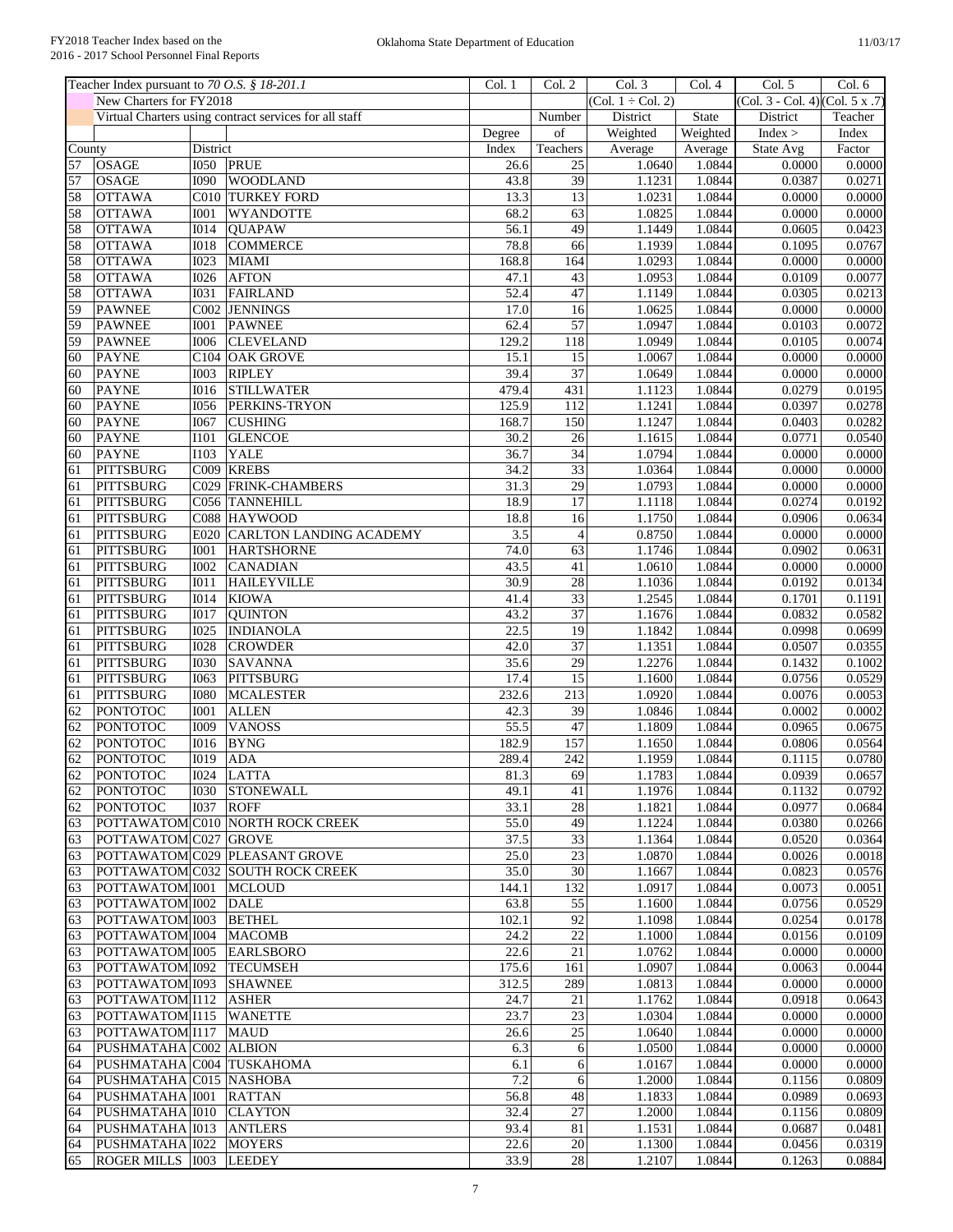|        | Teacher Index pursuant to 70 O.S. § 18-201.1 |                  |                                                        | Col. 1 | Col. 2           | Col. 3                 | Col. 4   | Col. 5                                      | Col. 6  |
|--------|----------------------------------------------|------------------|--------------------------------------------------------|--------|------------------|------------------------|----------|---------------------------------------------|---------|
|        | New Charters for FY2018                      |                  |                                                        |        |                  | $(Col. 1 \div Col. 2)$ |          | $\overline{(Col. 3 - Col. 4)(Col. 5 x .7)}$ |         |
|        |                                              |                  | Virtual Charters using contract services for all staff |        | Number           | District               | State    | District                                    | Teacher |
|        |                                              |                  |                                                        | Degree | $_{\mathrm{of}}$ | Weighted               | Weighted | Index >                                     | Index   |
| County |                                              | District         |                                                        | Index  | Teachers         | Average                | Average  | State Avg                                   | Factor  |
| 65     | <b>ROGER MILLS</b>                           | <b>I006</b>      | <b>REYDON</b>                                          | 22.2   | $\overline{21}$  | 1.0571                 | 1.0844   | 0.0000                                      | 0.0000  |
| 65     | <b>ROGER MILLS</b>                           | <b>I007</b>      | <b>CHEYENNE</b>                                        | 44.3   | 39               | 1.1359                 | 1.0844   | 0.0515                                      | 0.0360  |
| 65     | <b>ROGER MILLS</b>                           | <b>I015</b>      | <b>SWEETWATER</b>                                      | 25.8   | $\overline{23}$  | 1.1217                 | 1.0844   | 0.0373                                      | 0.0261  |
| 65     | <b>ROGER MILLS</b>                           | <b>I066</b>      | <b>HAMMON</b>                                          | 35.7   | $\overline{32}$  | 1.1156                 | 1.0844   | 0.0312                                      | 0.0219  |
| 66     | <b>ROGERS</b>                                | C009             | <b>JUSTUS-TIAWAH</b>                                   | 42.6   | 39               | 1.0923                 | 1.0844   | 0.0079                                      | 0.0055  |
| 66     | <b>ROGERS</b>                                | <b>I001</b>      | <b>CLAREMORE</b>                                       | 304.9  | 284              | 1.0736                 | 1.0844   | 0.0000                                      | 0.0000  |
| 66     | <b>ROGERS</b>                                | <b>I002</b>      | <b>CATOOSA</b>                                         | 182.8  | 165              | 1.1079                 | 1.0844   | 0.0235                                      | 0.0164  |
| 66     | <b>ROGERS</b>                                | <b>I003</b>      | <b>CHELSEA</b>                                         | 78.1   | 69               | 1.1319                 | 1.0844   | 0.0475                                      | 0.0332  |
| 66     | <b>ROGERS</b>                                | <b>I004</b>      | OOLOGAH-TALALA                                         | 135.8  | 124              | 1.0952                 | 1.0844   | 0.0108                                      | 0.0075  |
| 66     | <b>ROGERS</b>                                | <b>I005</b>      | <b>INOLA</b>                                           | 114.3  | 100              | 1.1430                 | 1.0844   | 0.0586                                      | 0.0410  |
| 66     | <b>ROGERS</b>                                | <b>I006</b>      | <b>SEQUOYAH</b>                                        | 106.0  | 96               | 1.1042                 | 1.0844   | 0.0198                                      | 0.0138  |
| 66     | <b>ROGERS</b>                                | <b>I007</b>      | <b>FOYIL</b>                                           | 45.8   | 43               | 1.0651                 | 1.0844   | 0.0000                                      | 0.0000  |
| 66     | <b>ROGERS</b>                                | 1008             | <b>VERDIGRIS</b>                                       | 106.4  | 94               | 1.1319                 | 1.0844   | 0.0475                                      | 0.0333  |
| 67     | <b>SEMINOLE</b>                              |                  | C054 JUSTICE                                           | 22.9   | 19               | 1.2053                 | 1.0844   | 0.1209                                      | 0.0846  |
| 67     | <b>SEMINOLE</b>                              | <b>I001</b>      | <b>SEMINOLE</b>                                        | 147.9  | 134              | 1.1037                 | 1.0844   | 0.0193                                      | 0.0135  |
| 67     | <b>SEMINOLE</b>                              | <b>I002</b>      | <b>WEWOKA</b>                                          | 60.2   | 58               | 1.0379                 | 1.0844   | 0.0000                                      | 0.0000  |
| 67     | <b>SEMINOLE</b>                              | <b>I003</b>      | <b>BOWLEGS</b>                                         | 24.5   | $\overline{23}$  | 1.0652                 | 1.0844   | 0.0000                                      | 0.0000  |
| 67     | <b>SEMINOLE</b>                              | <b>I004</b>      |                                                        | 58.6   | 51               | 1.1490                 | 1.0844   | 0.0646                                      |         |
|        |                                              |                  | <b>KONAWA</b>                                          |        |                  |                        |          |                                             | 0.0452  |
| 67     | <b>SEMINOLE</b>                              | 1006             | <b>NEW LIMA</b>                                        | 27.6   | $\overline{26}$  | 1.0615                 | 1.0844   | 0.0000                                      | 0.0000  |
| 67     | <b>SEMINOLE</b>                              | <b>I007</b>      | <b>VARNUM</b>                                          | 25.0   | 22               | 1.1364                 | 1.0844   | 0.0520                                      | 0.0364  |
| 67     | <b>SEMINOLE</b>                              | <b>I010</b>      | <b>SASAKWA</b>                                         | 22.1   | 20               | 1.1050                 | 1.0844   | 0.0206                                      | 0.0144  |
| 67     | <b>SEMINOLE</b>                              | I014             | <b>STROTHER</b>                                        | 29.6   | $\overline{31}$  | 0.9548                 | 1.0844   | 0.0000                                      | 0.0000  |
| 67     | <b>SEMINOLE</b>                              | <b>IO15</b>      | <b>BUTNER</b>                                          | 22.1   | 21               | 1.0524                 | 1.0844   | 0.0000                                      | 0.0000  |
| 68     | SEQUOYAH                                     |                  | C001 LIBERTY                                           | 25.5   | 23               | 1.1087                 | 1.0844   | 0.0243                                      | 0.0170  |
| 68     | <b>SEQUOYAH</b>                              |                  | C035 MARBLE CITY                                       | 13.2   | $\overline{12}$  | 1.1000                 | 1.0844   | 0.0156                                      | 0.0109  |
| 68     | <b>SEQUOYAH</b>                              |                  | C036 BRUSHY                                            | 27.4   | $\overline{26}$  | 1.0538                 | 1.0844   | 0.0000                                      | 0.0000  |
| 68     | <b>SEQUOYAH</b>                              |                  | C050 BELFONTE                                          | 24.4   | 22               | 1.1091                 | 1.0844   | 0.0247                                      | 0.0173  |
| 68     | SEQUOYAH                                     |                  | C068 MOFFETT                                           | 26.3   | $\overline{24}$  | 1.0958                 | 1.0844   | 0.0114                                      | 0.0080  |
| 68     | <b>SEQUOYAH</b>                              | <b>I001</b>      | <b>SALLISAW</b>                                        | 163.6  | 148              | 1.1054                 | 1.0844   | 0.0210                                      | 0.0147  |
| 68     | <b>SEQUOYAH</b>                              | <b>I002</b>      | <b>VIAN</b>                                            | 82.6   | 74               | 1.1162                 | 1.0844   | 0.0318                                      | 0.0223  |
| 68     | <b>SEQUOYAH</b>                              | <b>I003</b>      | <b>MULDROW</b>                                         | 131.8  | 117              | 1.1265                 | 1.0844   | 0.0421                                      | 0.0295  |
| 68     | <b>SEQUOYAH</b>                              | <b>I004</b>      | <b>GANS</b>                                            | 34.9   | $\overline{32}$  | 1.0906                 | 1.0844   | 0.0062                                      | 0.0044  |
| 68     | <b>SEQUOYAH</b>                              | 1005             | <b>ROLAND</b>                                          | 90.3   | 81               | 1.1148                 | 1.0844   | 0.0304                                      | 0.0213  |
| 68     | <b>SEQUOYAH</b>                              | 1006             | <b>GORE</b>                                            | 45.2   | 42               | 1.0762                 | 1.0844   | 0.0000                                      | 0.0000  |
| 68     | <b>SEQUOYAH</b>                              | <b>I007</b>      | <b>CENTRAL</b>                                         | 47.9   | 44               | 1.0886                 | 1.0844   | 0.0042                                      | 0.0030  |
| 69     | <b>STEPHENS</b>                              |                  | <b>C082 GRANDVIEW</b>                                  | 9.9    | $\overline{8}$   | 1.2375                 | 1.0844   | 0.1531                                      | 0.1072  |
| 69     | <b>STEPHENS</b>                              | <b>I001</b>      | <b>DUNCAN</b>                                          | 270.0  | 254              | 1.0630                 | 1.0844   | 0.0000                                      | 0.0000  |
| 69     | <b>STEPHENS</b>                              | 1002             | <b>COMANCHE</b>                                        | 88.9   | 77               | 1.1545                 | 1.0844   | 0.0701                                      | 0.0491  |
| 69     | <b>STEPHENS</b>                              |                  | I003 MARLOW                                            | 117.4  | 103              | 1.1398                 | 1.0844   | 0.0554                                      | 0.0388  |
| 69     | <b>STEPHENS</b>                              | 1015             | <b>VELMA-ALMA</b>                                      | 41.4   | 38               | 1.0895                 | 1.0844   | 0.0051                                      | 0.0036  |
|        |                                              |                  | <b>EMPIRE</b>                                          | 43.2   | 40               |                        |          | 0.0000                                      |         |
| 69     | <b>STEPHENS</b>                              | I021             |                                                        |        |                  | 1.0800                 | 1.0844   |                                             | 0.0000  |
| 69     | <b>STEPHENS</b>                              | I034             | <b>CENTRAL HIGH</b>                                    | 36.9   | $\overline{31}$  | 1.1903                 | 1.0844   | 0.1059                                      | 0.0741  |
| 69     | <b>STEPHENS</b>                              | I042             | <b>BRAY-DOYLE</b>                                      | 35.6   | $\overline{33}$  | 1.0788                 | 1.0844   | 0.0000                                      | 0.0000  |
| 70     | <b>TEXAS</b>                                 |                  | C009 OPTIMA                                            | 8.3    | $\boldsymbol{7}$ | 1.1857                 | 1.0844   | 0.1013                                      | 0.0709  |
| 70     | <b>TEXAS</b>                                 |                  | C080 STRAIGHT                                          | 7.5    | 6                | 1.2500                 | 1.0844   | 0.1656                                      | 0.1159  |
| 70     | <b>TEXAS</b>                                 | <b>IOO1</b>      | <b>YARBROUGH</b>                                       | 12.8   | $\overline{12}$  | 1.0667                 | 1.0844   | 0.0000                                      | 0.0000  |
| 70     | <b>TEXAS</b>                                 | <b>IOO8</b>      | <b>GUYMON</b>                                          | 216.3  | 217              | 0.9968                 | 1.0844   | 0.0000                                      | 0.0000  |
| 70     | <b>TEXAS</b>                                 | I <sub>015</sub> | <b>HARDESTY</b>                                        | 16.3   | 16               | 1.0188                 | 1.0844   | 0.0000                                      | 0.0000  |
| 70     | <b>TEXAS</b>                                 | I023             | <b>HOOKER</b>                                          | 55.8   | 51               | 1.0941                 | 1.0844   | 0.0097                                      | 0.0068  |
| 70     | <b>TEXAS</b>                                 | I053             | <b>TYRONE</b>                                          | 18.9   | 19               | 0.9947                 | 1.0844   | 0.0000                                      | 0.0000  |
| 70     | <b>TEXAS</b>                                 | <b>I060</b>      | <b>GOODWELL</b>                                        | 20.7   | 20               | 1.0350                 | 1.0844   | 0.0000                                      | 0.0000  |
| 70     | <b>TEXAS</b>                                 | <b>I061</b>      | <b>TEXHOMA</b>                                         | 23.3   | 22               | 1.0591                 | 1.0844   | 0.0000                                      | 0.0000  |
| 71     | <b>TILLMAN</b>                               | <b>IOO8</b>      | <b>TIPTON</b>                                          | 29.6   | $\overline{26}$  | 1.1385                 | 1.0844   | 0.0541                                      | 0.0378  |
| 71     | <b>TILLMAN</b>                               |                  | C009 DAVIDSON                                          | 14.4   | 12               | 1.2000                 | 1.0844   | 0.1156                                      | 0.0809  |
| 71     | <b>TILLMAN</b>                               | I158             | <b>FREDERICK</b>                                       | 71.8   | 68               | 1.0559                 | 1.0844   | 0.0000                                      | 0.0000  |
| 71     | <b>TILLMAN</b>                               | <b>I249</b>      | <b>GRANDFIELD</b>                                      | 21.6   | 20               | 1.0800                 | 1.0844   | 0.0000                                      | 0.0000  |
| 72     | <b>TULSA</b>                                 |                  | C015 KEYSTONE                                          | 29.4   | $\overline{26}$  | 1.1308                 | 1.0844   | 0.0464                                      | 0.0325  |
| 72     | <b>TULSA</b>                                 |                  | E004 TULSA CHARTER: SCHL ARTS/SCI.                     | 20.7   | 20               | 1.0350                 | 1.0844   | 0.0000                                      | 0.0000  |
| 72     | <b>TULSA</b>                                 | E005             | <b>TULSA CHARTER: KIPP TULSA</b>                       | 16.0   | 18               | 0.8889                 | 1.0844   | 0.0000                                      | 0.0000  |
|        |                                              |                  |                                                        |        |                  |                        |          |                                             |         |
| 72     | <b>TULSA</b>                                 |                  | E006 TULSA LEGACY CHARTER SCHL INC                     | 25.9   | 32               | 0.8094                 | 1.0844   | 0.0000                                      | 0.0000  |
| 72     | <b>TULSA</b>                                 |                  | E017 TULSA CHARTER: COLLEGE BOUND                      | 8.8    | 11               | 0.8000                 | 1.0844   | 0.0000                                      | 0.0000  |
| 72     | TULSA                                        |                  | <b>E018 TULSA CHARTER: HONOR ACADEMY</b>               | 9.1    | 12               | 0.7583                 | 1.0844   | 0.0000                                      | 0.0000  |
| 72     | <b>TULSA</b>                                 |                  | E019 TULSA CHARTER: COLLEGIATE HALL                    | 7.4    | 10               | 0.7400                 | 1.0844   | 0.0000                                      | 0.0000  |